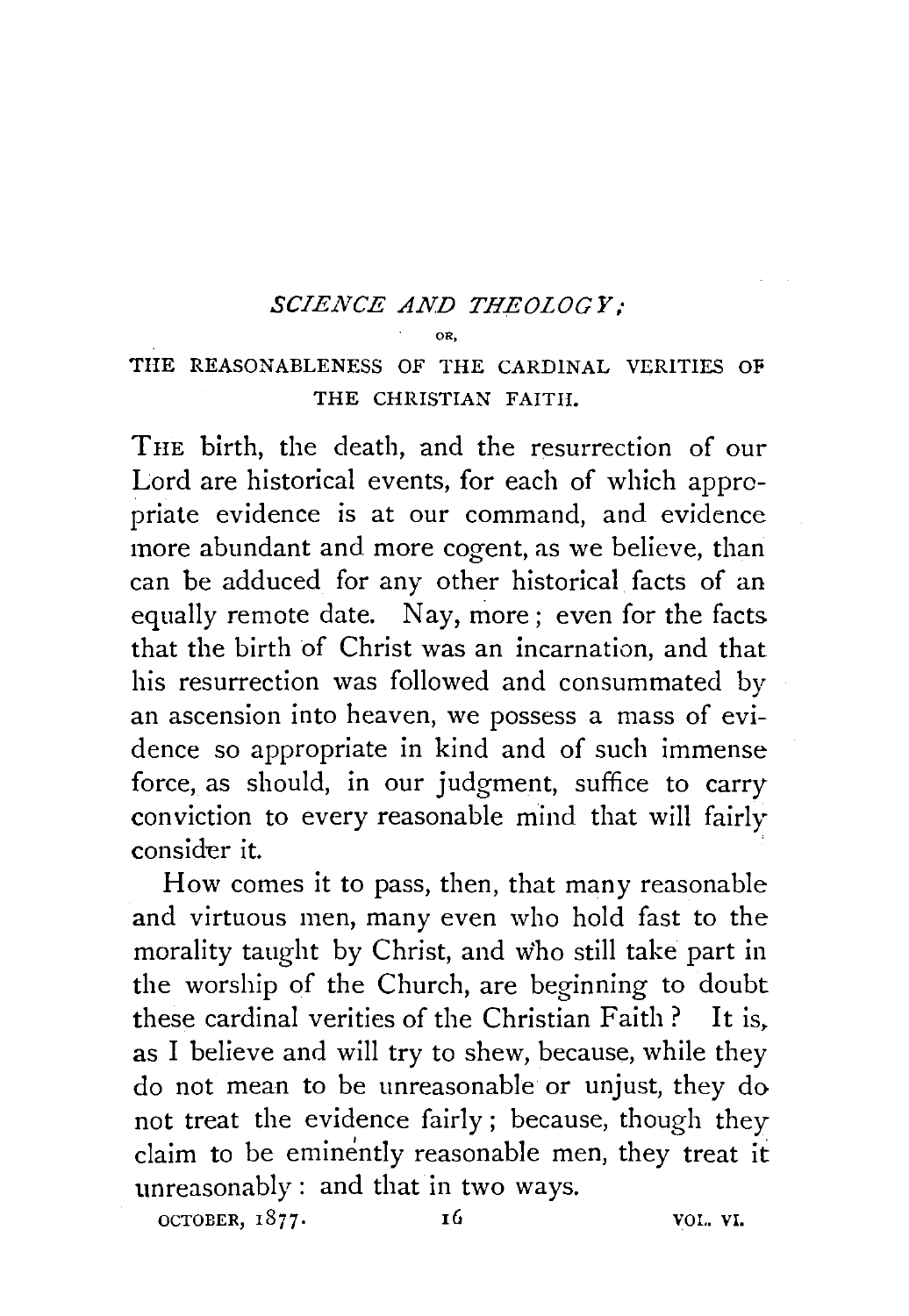I. First, there are many who, in place of looking at the Christian Faith as a whole, or even in its larger aspects, detach this fact or that in the life of our Lord from the rest, demand for this isolated fact a kind of proof of which it is not susceptible; and then, because they cannot get the kind of evidence they demand, permit themselves to speak of this fact, if not of the whole Christian system, as incredible or disproved. For example, I have known men, and men not altogether destitute of intelligence and good sense, fix on the Gospel story of the conception and birth of Christ, detach it from all that goes before and all that comes after it, treat it as an isolated event, declare that, thus viewed, no kind or amount of evidence would make it credible to them, and even break rude jests over it as an absurd fable which no sane man could be expected to accredit. For all purposes of accurate thought and fair conclusion they might as well detach one of the recently discovered moons of Mars from the solar system, study its motions and aspects as if it stood alone in the sky, and then triumphantly proclaim that the received astronomical theory was an imposture or a delusion. Why, there is hardly a fact in their own lives which, if it were thus detached from all connection with their character and history, could be either vindicated or explained. In every life the main events hang together, they are parts of a complex whole; and only when we view them as parts, and in due relation to the whole, can we hope to comprehend them. In like manner the supernatural birth; the incarnation, of our Lord, if at least it is to be treated rationally, must be viewed in its relation to his whole character and career, in its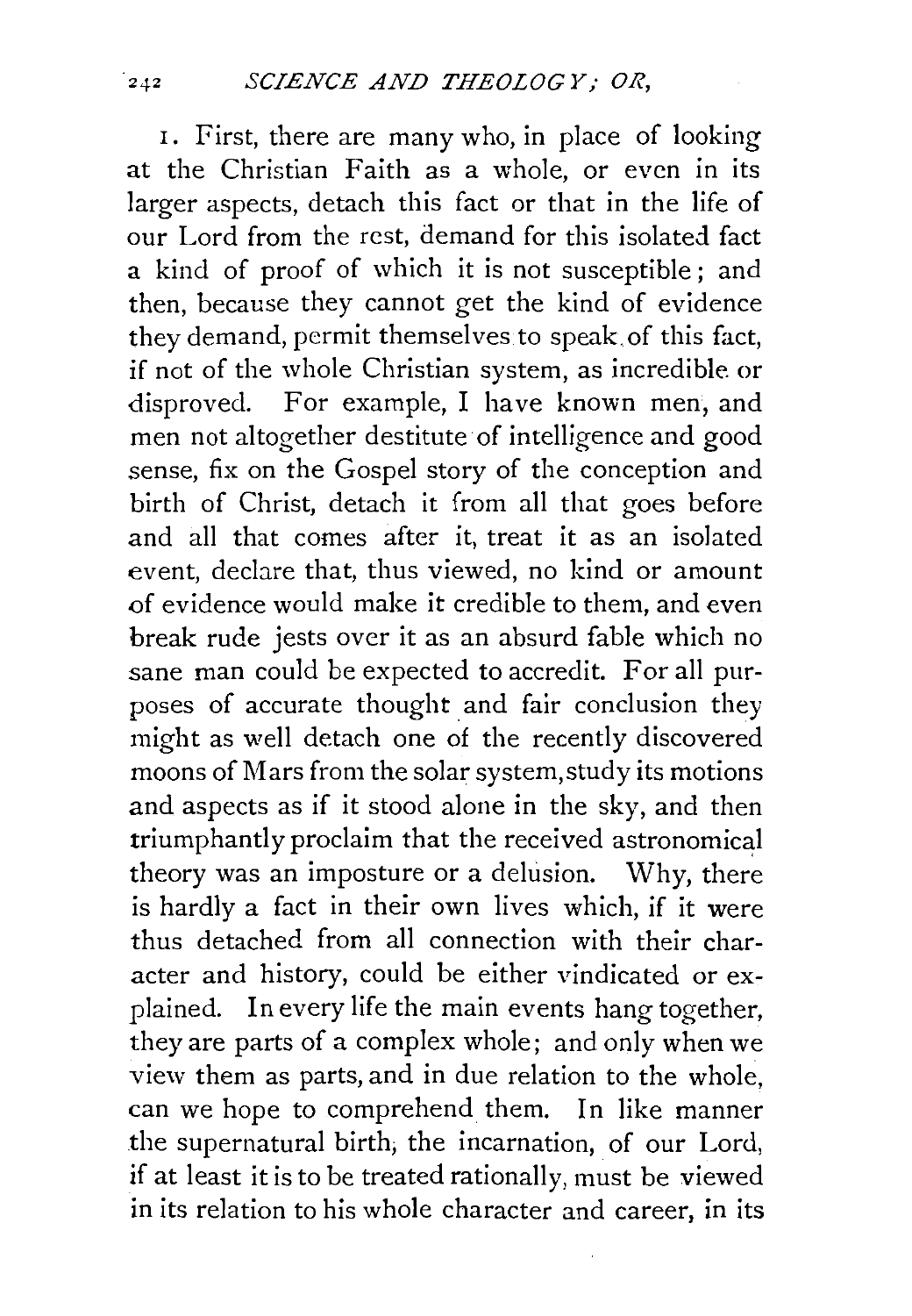connection with all that went before and all that came after it. If we take it by itself, and say, "Here was a child, the son of a virgin, with no father but God!" it is as easy to doubt and even to deride it as it is impossible to prove and explain it. But if, as we are bound to do, we take the whole Scripture hypothesis concerning the work and person of Christ, that which before was incredible becomes reasonable, •credible, true. For we cannot deny that men have .always been groping after God, if haply they might .find Him; or that, left to themselves, they have 'never been able to find Him out to perfection, never ·even to frame such a conception of Hin~ as would -satisfy them. Not the book of Job alone, but all the \_great religious poems and confessions of Antiquity prove that the supreme religious craving of the race has been to see a *humanized* God, to behold the Divine ·Glory in the face and heart of a man. And who can -deny that, if this craving were to be met, men needed to be prepared for its fulfilment ; or that, according to the Scriptures, one race of men was set apart for -centuries, and trained and educated by God Himself, .in order that in and through them this craving might  $\Phi$  be satisfied? If there be a God, is it not reasonable to believe that He is good, loving, kind? If He be good and loving and kind, is it not reasonable to . believe that He would shew Himself to the men who *:so* much needed and longed to know Him? If He :should shew Himself at all, is it not reasonable to believe that He would shew Himself within the limits .and compass of humanity, since in no other way could He so adequately and persuasively reveal Himself to them? In man we find good and evil strangely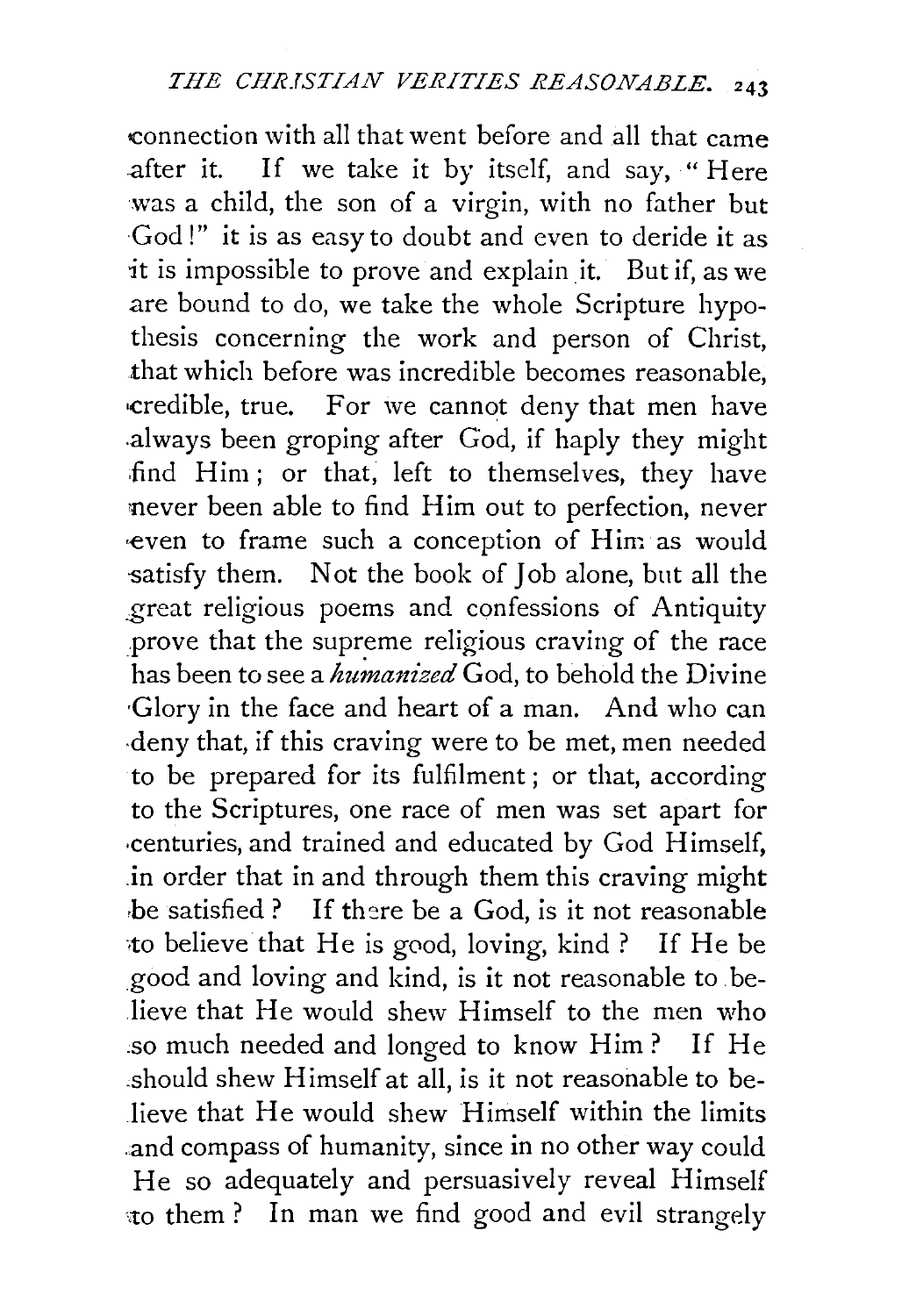blended. If, then, to meet the need and craving of the race, God were to become man, is it not reasonable to believe that He would assume that which is pure and noble and akin to Himself in our nature, " not abhorring the *virgin's* womb," and yet not take on Himself that which was evil and impure and base? But if all this be reasonable, then the Christ of the Gospels is reasonable, and neither his human motherhood nor his Divine fatherhood should seem incredible to us. We may rationally believe that the God who is always with men, and in them, once took human form, in order to prove to our longing hearts that He is not far from every one of us, in order to let us see what He is really like, and, by· manifesting his love for us, to win our love in return.

This, of course, is very far from being the whole teaching of Scripture on the incarnation of Christ. But with no more than these hints and outlines before us, I do not fear to ask which is the more reason- able of the two ? the man who, detaching the birth of Christ from the vast system of thought and action, of which it is but a single incident, rejects it as an incredible myth or fable: or the man who, connectingit with the whole scheme of Providence, and the whole course of human history, and all the deepest: cravings of the spiritual heart, confesses that, in this its proper setting, he sees nothing incredible in it, but much to render it credible, much even to persuadehim that it is true ?

But if the Incarnation be credible-if it is reasonable to believe that God, or the everlasting Word and Son of God, became a man and dwelt among us. -then that great miracle carries all other miracles in.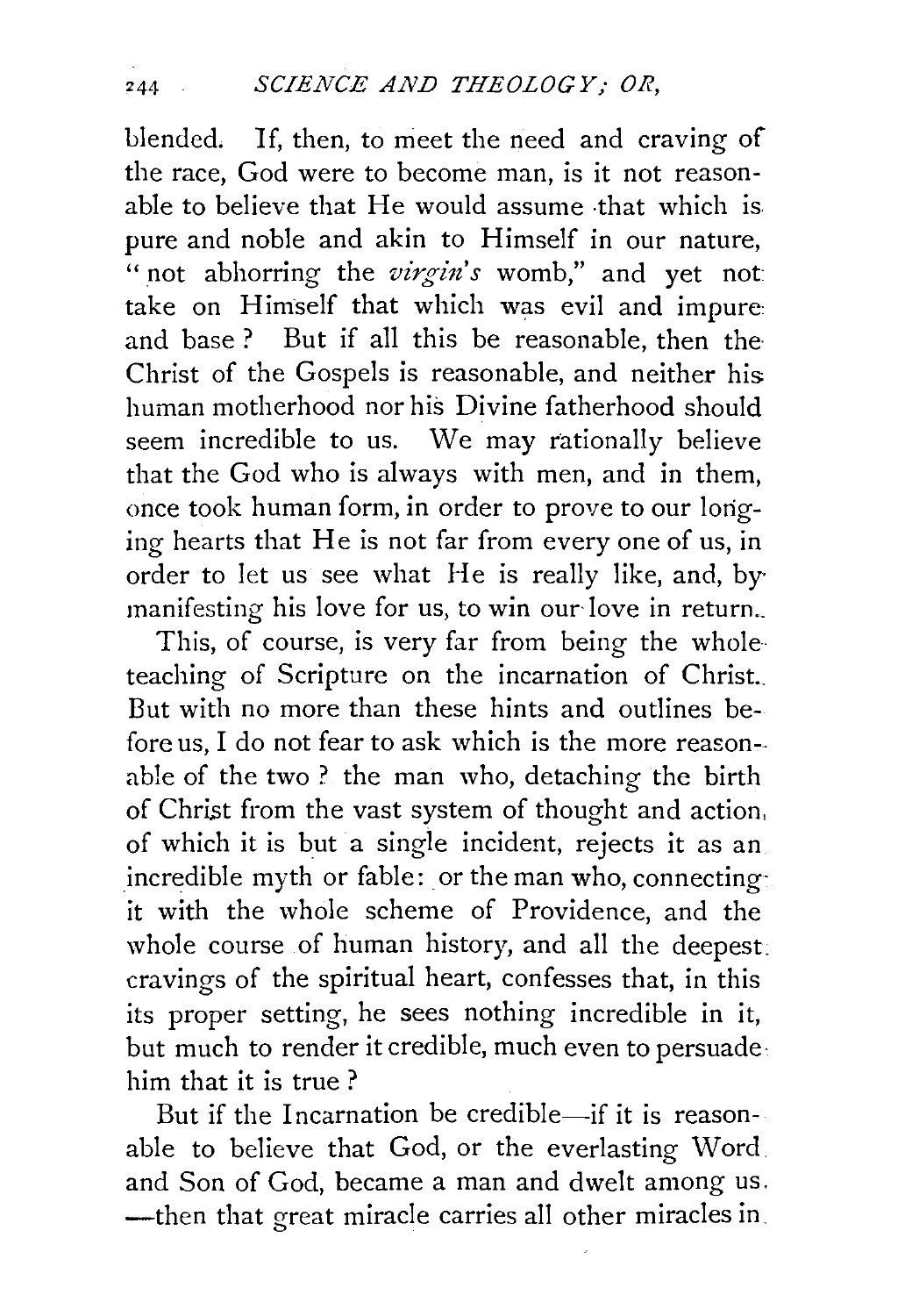its train. The God-Man cannot act as though He were only a man. By the necessity of his Divine nature He must also exert the creative and redeeming energies of God. The Almighty, sitting outside ·of and above this globe and sphere of Time, *may*  touch it only through general laws; but if He descend and dwell within it, then He must do visibly and in a moment what before He had done invisibly and through long months or years of gradual change. If God, as all Deists admit, be the Centre and Source from which all the forces of the universe, physical .and vital as well as moral and spiritual, ray out, how shall He stand by our side upon the earth and yet never once shew Himself to be the Lord of life and of death, the Source of all the hidden virtues of the universe, the Giver and Administrator of its laws ? If Christ was God, if even He was-as the more thoughtful and spiritual Unitarians admit Him to be ---the everlasting "Word" and "Wisdom" of God, then miracles were as natural to Him as they would be supernatural to us ; and no reasonable man can well wonder at the signs and wonders He wrought. God turns water into wine every summer; God heals our diseases day by day; God quickens whom He will. And if Christ was, in any sense, God, if in Him God came down within the coasts and bounds of time, it was simply natural and becoming that whatsoever He had seen the Father do, *that* He should do also. On this hypothesis, all his miracles -from that wrought at the marriage feast in Cana of Galilee to that commenced in the garden grave of Joseph of Arimathea and consummated on the hill above Bethany-become as credible to our reason as they are dear to our faith.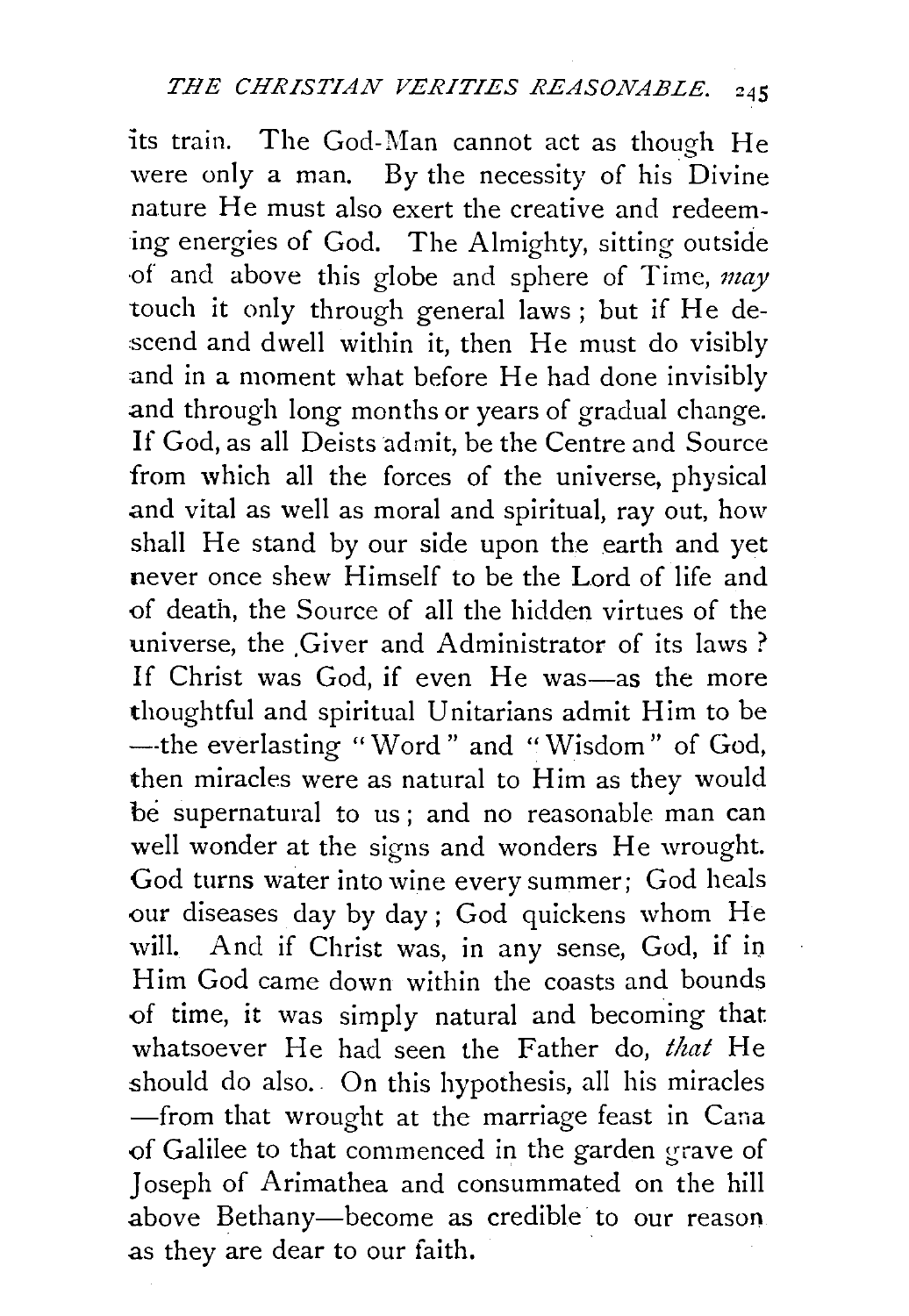Whenever, then, men are so unreasonable as to detach any one incident of our Lord's life from the whole scheme of his Person and Work as revealed in Scripture and formulated in the universal creed of the Church, let us at least be so reasonable as toinsist on connecting it with that scheme : let us refuse to view and debate it apart from all that really proves and justifies and explains it. His incarnation-with the long preparation for it, both in the history of the chosen race and in the universal heart of man-his ministry with its attendant miracles, his atoning death, his resurrection from thedead, and his ascension into heaven, all hang together and illustrate each other. Any one of them may be improbable or difficult of proof if taken alone, apart from the rest; but, viewed as a whole, they sustain and. prove each other: they are, they shew themselves to be, the true core and key of the long human story; they frame a coherent and consistent hypothesis which, as it was above the wit of man to invent, we can only believe to be the gift and revelation of God.

2. There is another way in which men so handle the gospel of Christ as to make its cardinal facts. and verities  $-$  the Incarnation and the Resurrection, for example-appear incredible. They cut the very ground from under our feet by affirming the supernatural---all that transcends nature and human. nature as we ordinarily see them-to be absolutely impossible. Accustomed to find law everywhere. even in the phenomena which look most anomalous, they pronounce all miracles to be violations of law, and, therefore, contrary to reason. Before we yield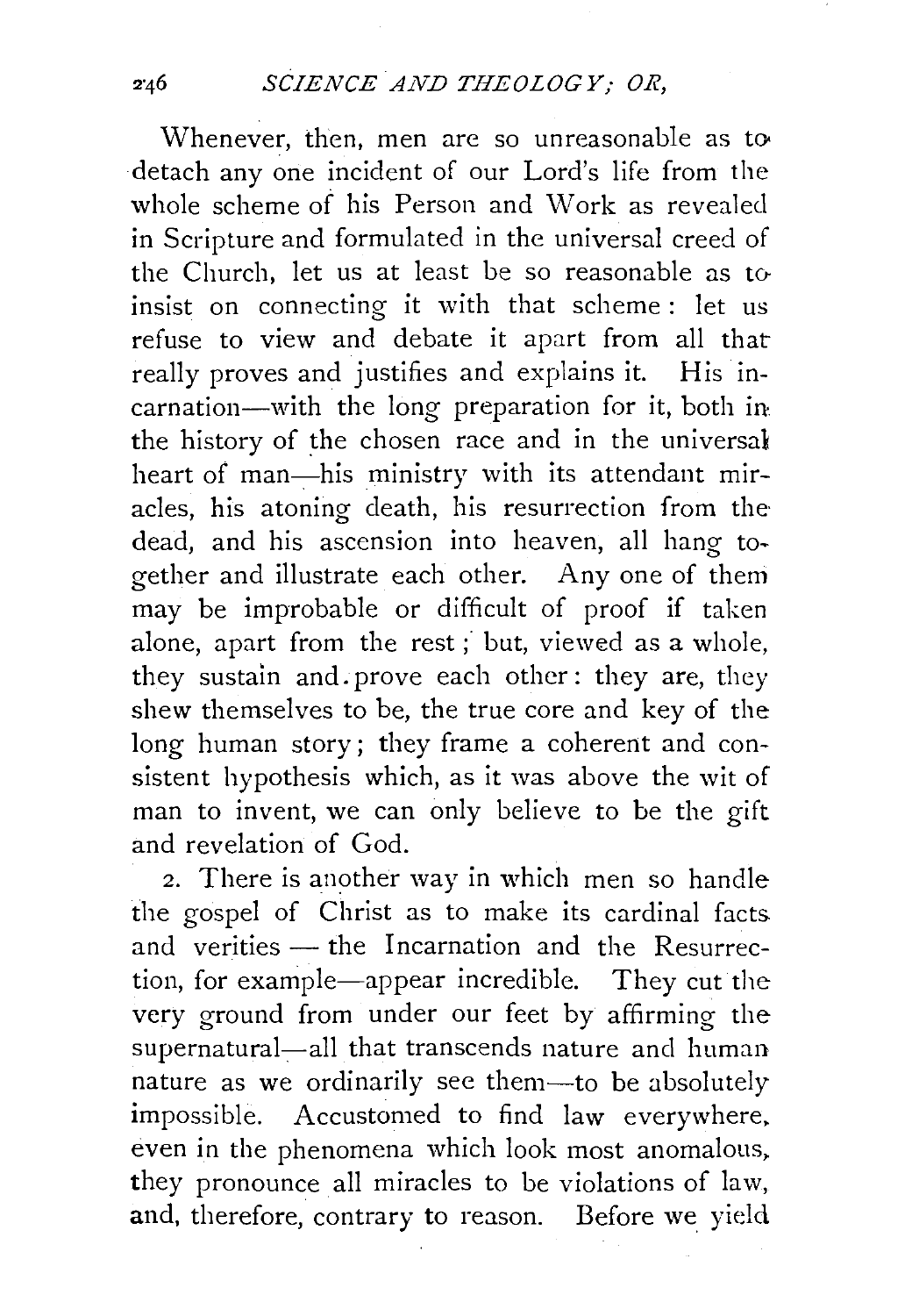to this conclusion, before we permit it to trouble and darken our faith, it will be well for us to consider these two points.

First, let men affirm what they will, the impossibility of the supernatural has  $not$  been demonstrated, nor is it at all likely to be. On the contrary, all the indications of the most recent scientific discoveries and speculations point in the opposite direction. Science has perchance discovered the final forms of matter in the atoms, or molecules, of which we have heard so much of late. And, moreover, Science shrewdly suspects, and has gone far to prove, that all the forces - chemical, mechanical, cosmical which govern the motions and combinations of these atoms may be resolved into one. Dut on *the origin*  of these atoms it is dumb. It cannot tell us whence they came, nor can it account for the forces by which they are shaped and ruled. Its foremost ministers admit, not only that they know nothing of the origin of matter, but that they cannot so much as demonstrate its reality. They confess that they know nothing of the great natural forces except the modes in which they act. And they acknowledge that the origin of *life* is even a more inscrutable mystery to them than that of matter and of force.

Science itself bearing witness, then, ample space and scope are left for the creative power of God. Nay, more : as of all the agents which affect the material world, the mind or will of man is confessedly the highest, it seems probable that Science itself will ere long return to the conception of an Intelligent Mind, an Almighty Will, as the true first cause of that vast complex of phenomena which we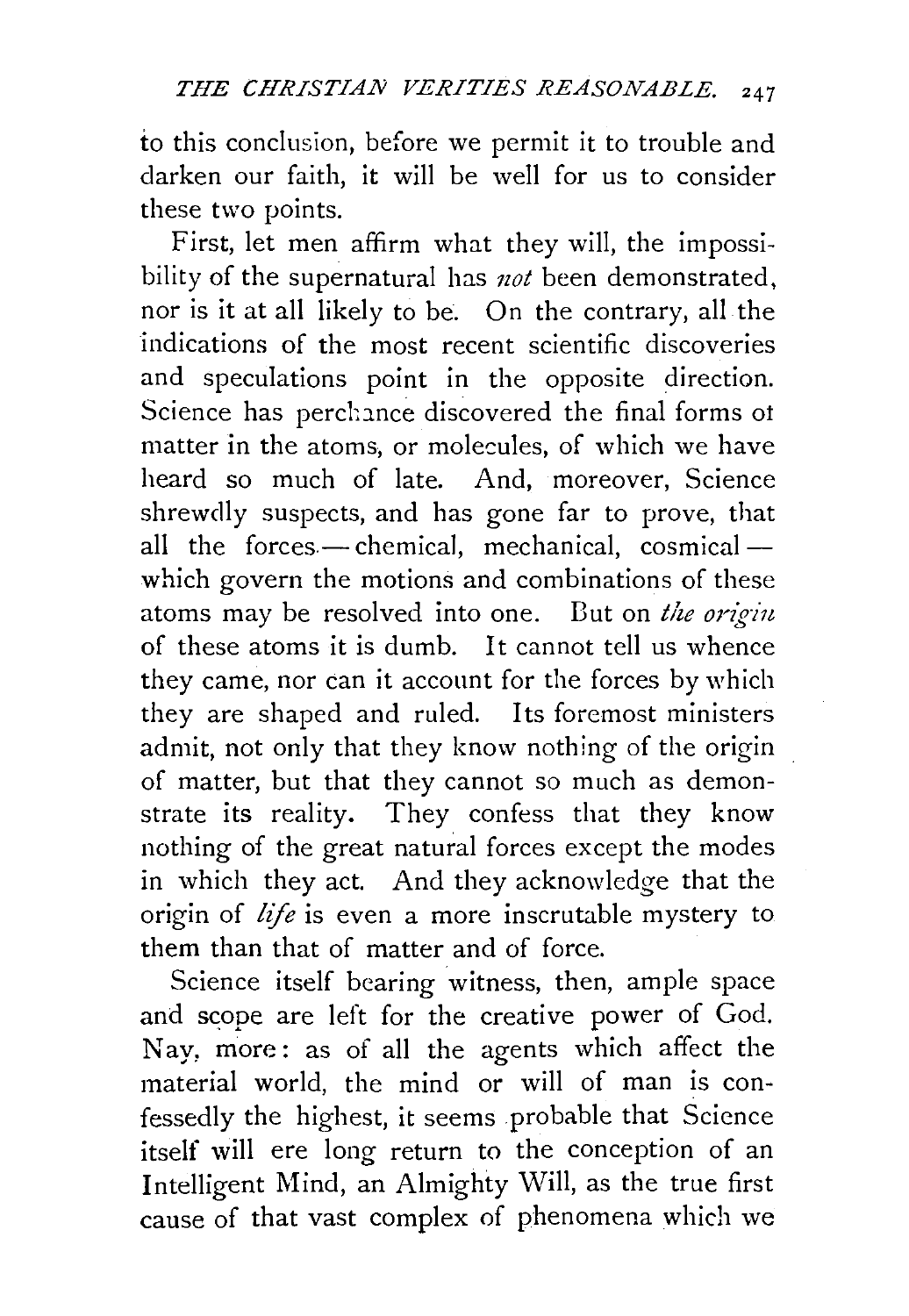name the universe. Assuredly its latest accepted hypothesis, the theory of evolution or development, tends steadily in that direction. This theory, which seeks to account for the  $\tau\delta \pi \hat{a} \nu$ , "the universal all," by assuming that the whole organic universe-from the very lowest forms of life to the very highest  $-$  has been gradually evolved from certain germs or cells capable of assuming an immense variety of forms, is marked by a large and noble simplicity, which makes it at least as attractive as it is true. To conceive of God as patiently educing through interminable ages the vast and varied scene of universal life from a few primordial germs, perhaps even from one, wrought upon by a single force capable of taking many forms, is surely to think back all things to their origin as simply and as nobly as we can hope to do.

For the present, indeed, this hypothesis is only an hypothesis, and a very dubious hypothesis, let fanatics and enthusiasts, such as Professor Huxley, say what they will. But, for the sake of the argument, let us for a moment assume it to be true, and ask : On what principle can Science demand that the development which has risen from the mere atom or germ, through the graduated and rising scale of existence, to the lofty and reasonable nature of man, should be suddenly arrested at that point, so that to conceive of beings higher than man is to conceive the incredible ? So far from being incredible, it is most probable that the development which has run so high should run higher still, and that there should be creatures as much above us in the scale of being. and as much more highly and subtly organized, as we are above the dog and the ape, or the oyster and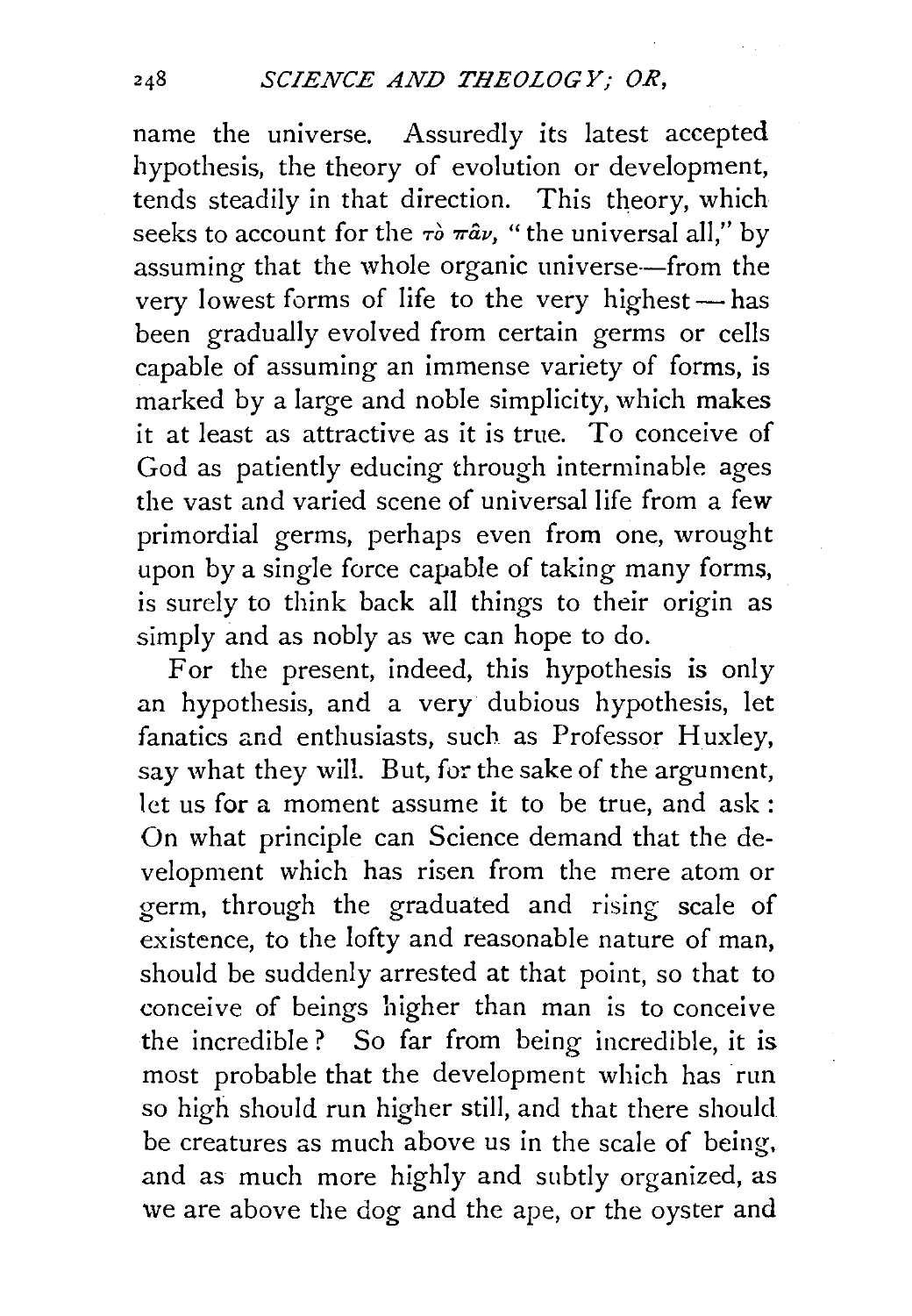the polypus even, or even the weed that grows in our garden or the fungus which springs up in the moist warmth of the wood. And if there be these higher grades of life-as surely there must be, or what becomes of the hypothesis of development? -we may know as little of *them* as the inanimate, or the lower orders of animate, organisms know of us. As, moreover, the gift which distinguishes us even from the orders nearest to ourselves is the reasonable spirit which enables us to think and plan and forecast, so it is rational to believe that the grades and orders above us are distinguished from us by still larger gifts of intelligence and love, by a nature more spiritual than our own; and even, if they have external frames and organs, by organs and frames more delicate and more pliant to the spirits which inhabit them.

This, I think, we may fairly call *a scientific induction*, or, at least, *a scientific speculation*, if we care to put asunder two-Induction and Speculationwhom the British Association has done so much to join together. And how remarkably this induction, or speculation, accords with the Biblical revelation of an angelic hierarchy, grade rising above grade, and of the spirits of just men made perfect clothed in psychical bodies, I may leave every man to determine for himself. All I desire to do is to point out that angels, and perfect spirits in psychical bodies, are, to us at least, *supenzatural* existences or modes of existence ; and that, none the less, the fashion, able scientific hypothesis of the hour, so far from disproving them, renders them a very credible and likely step in the long process of development.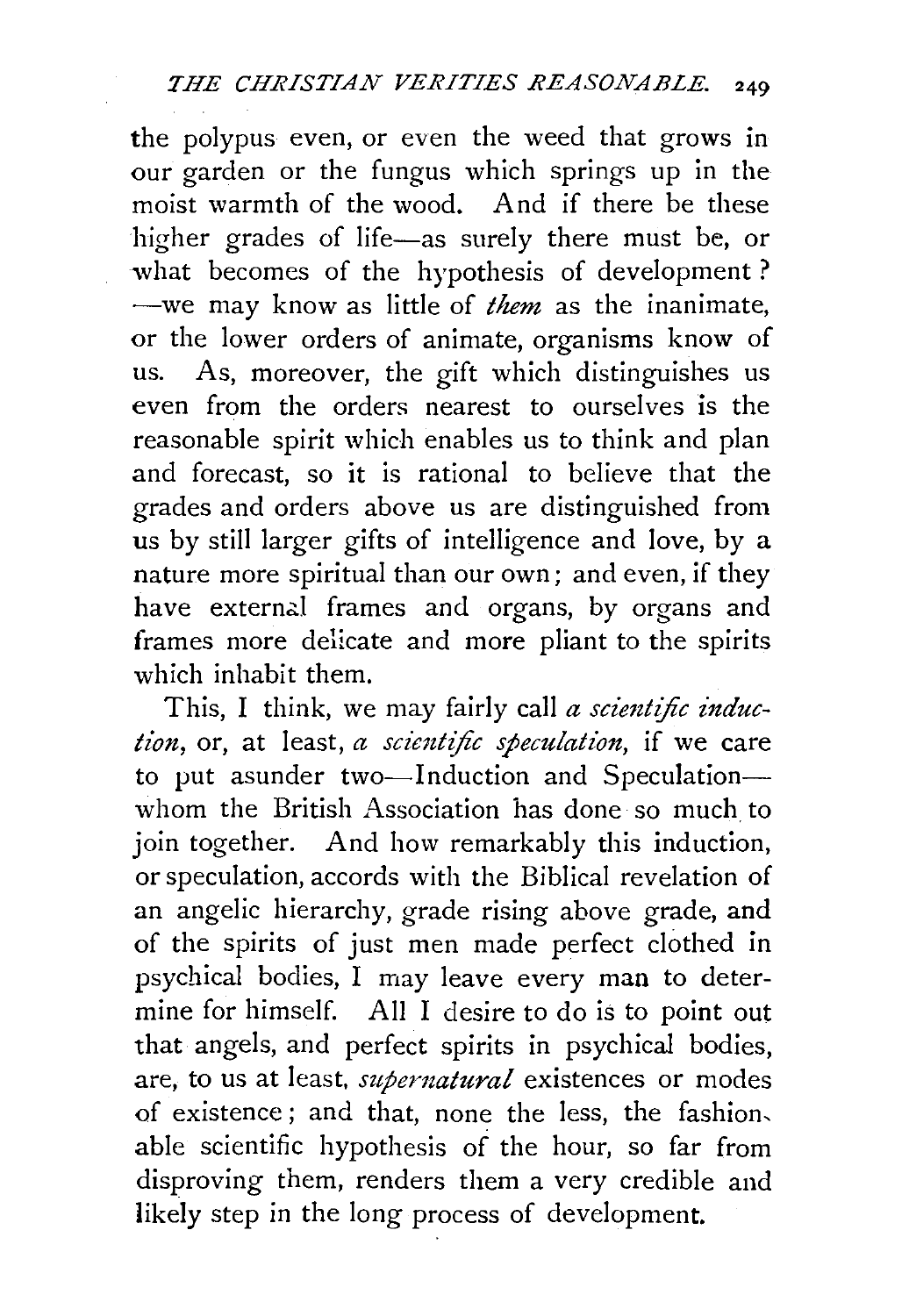Again : if Science, so far from having proved the supernatural to be impossible, rather favours the conclusion that what seems supernatural to us may nevertheless be included in the course and order of Nature, so also it is to be borne in mind that any scientific hypothesis is sound and valuable in proportion as it explains the facts for which it was invented to account. The very "law of gravitation" is still only a scientific assumption. It has not been, and cannot be, demonstrated with the rigid logic and precision with which we can prove the angles of every triangle to be equal to two right angles. It proves itself; that is, it explains all the facts to which it can fairly be applied. If it failed to explain many of them, if·it even failed to explain any one of them, providing the fact were indisputable, the law would be questioned and denied.

Well, apply this axiom of Science to the life and work of our Lord. When we who believe set ourselves to study his life and ministry, we are arrested by certain sceptics with the objection, " But you are starting with the hypothesis that the supernatural is possible. You must discard that hypothesis. You must come to the investigation with a mind free from any prepossession." We reply, ''But *you* are starting with the opposite hypothesis—that the supernatural is *impossible*, that miracles are incredible. You, in your turn, must discard that hypothesis, and bring a mind free even from negative prepossessions to this great inquest." If they decline to do that, they condemn themselves, for our theory, our assumption, is at least as probable as theirs; nay, as we have seen, it is far more probable. But if they rejoin, "But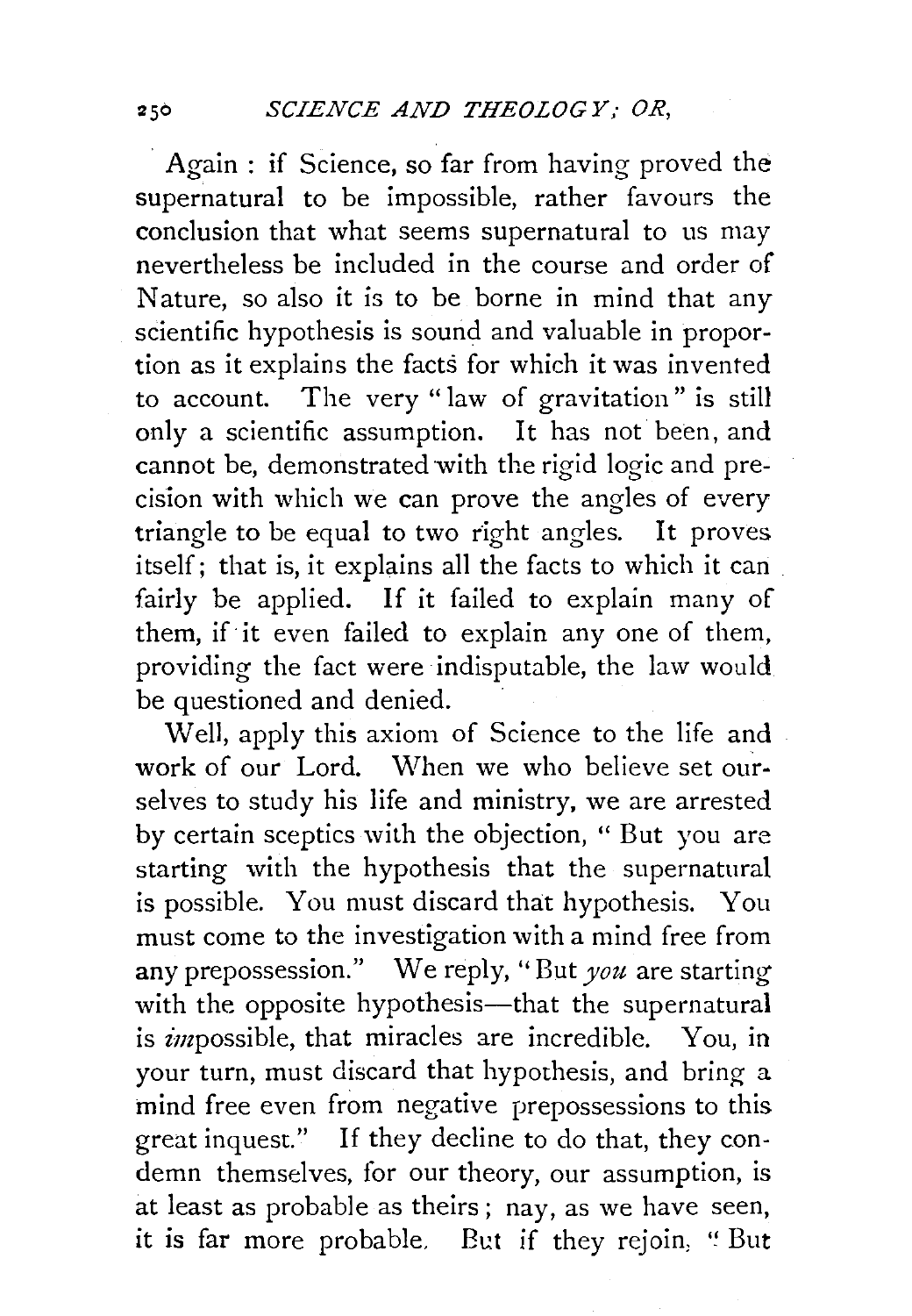we must have some working hypothesis to go upon; or, at least, when we have collected our facts, we must frame some hypothesis that shall connect and explain them," we instantly assent, and pledge ourselves to accept the hypothesis which best explains the facts.

What are the facts, then? The facts, as recorded in the Gospels and the subsequent history of the Church, are briefly these: $-T$ hat, after many centuries of elaborate and gradual preparation, God revealed Himself to men in the person of a Man who claimed to be the Son of God, who affirmed and she wed that He came to do and to disclose the Divine Will. This Man taught as never man taught before or since, giving the world religious ideas and a moral law so high and pure as it had not entered the heart of sage or philosopher to conceive. To shew at once who He was, and how good God is, He wrought many miracles of healing and consolation, which were, at the same time, lessons full of a heavenly wisdom. But though He was-nay, *because* He was -the best of men and teachers, the world hated Him, rejected Him; and at last, as He always said they would, they put Him to a cruel and ignominious death. His disciples, a few poor men, uneducated save by Himself, lost all hope when He died, although He had promised that He would soon be with them again. When, in accordance with his promise, He rose from the dead, they could not believe for joy and wonder. After He rose, He tarried with them forty days, speaking to them of the things pertaining to the kingdom of God, and telling them that He would pour down his Spirit upon them, and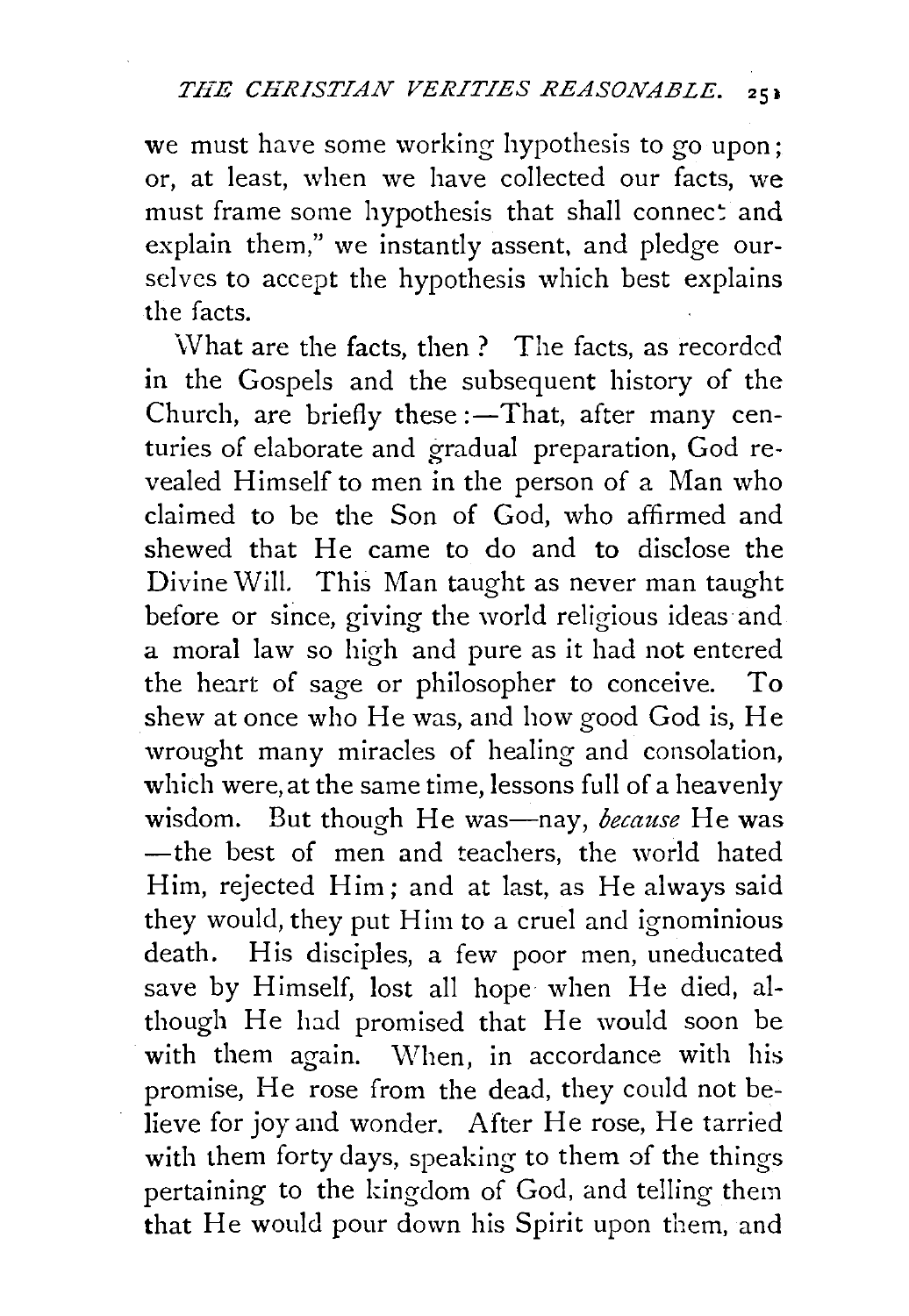send them forth to conquer the very world which had rejected Him. In due time they received and went forth in his Spirit. Before three centuries had elapsed the whole civilized world *was* conquered by them, and the Cross overshadowed the throne of the Cæsars. Since then, although the faith Christ taught has been terribly corrupted by the Church, and the law He gave has been openly broken by those who have professed to be his servants, it has raised and purified all the conditions of human life ; the world has received another heart and worn another face. And in every age, however feeble and corrupt, there have been myriads in whom the peculiar spiritual life of Christ has been reproduced, so that they too have overcome the world, and have lived unto God in that they have lived for men.

This is but a poor and imperfect abstract of the facts of Christ's life and work. To do it justice would require volumes penned under the enfranchising constraints of blended genius and inspiration, rather than a few bald sentences such as these. But even with only this bare abstract before him, I would fearlessly appeal to any reasonable man, and ask: On which hypothesis is the life of Christ and all that has come of it more explicable-on the natural hypothesis or on the supernatural ? If we say that even the best of men was but a man at the best, how can we account for his daim to be more than man ? how account for his miracles, for his resurrection from the dead, for his ascension into heaven? Nay, even if we could detach the miraculous element of his life from the merely natural and human, even then how should we account for the unapproached elevation of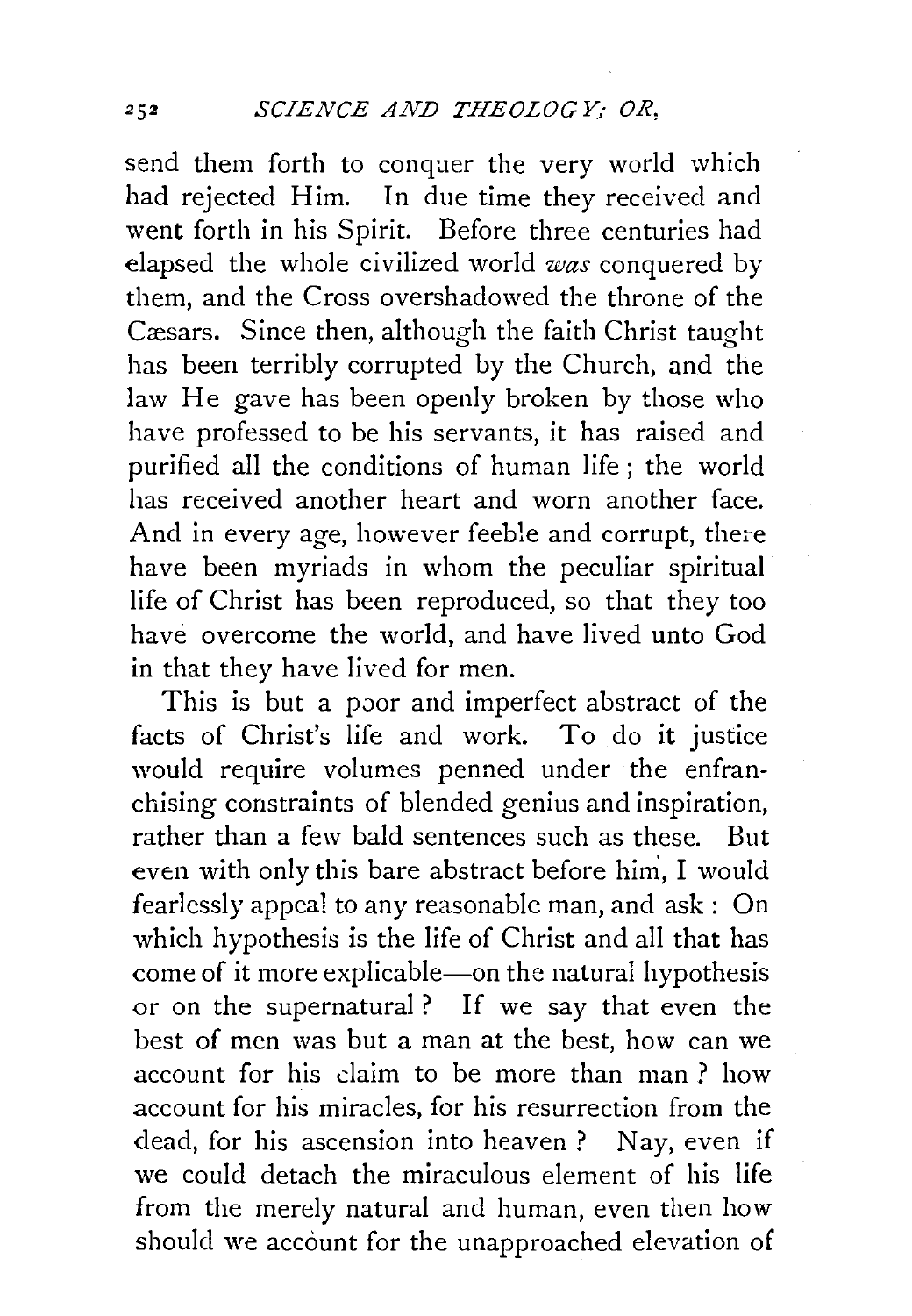his thoughts, for the purity and tenderness of his morality, for the amazing and quickening power of his word? How came it to pass that He, a poor untrained Jew, made the greatest spiritual discoveries. of all time, breathed the loftiest, most catholic, most pure and heavenly spirit that ever animated the breast of man, and threw his spirit and discoveries. into forms so penetrating, so potent, so universal, that they have charmed and conquered the world. and have constrained many myriads in every subsequent age to live a life truly unselfish and spiritual and divine?

I confess I do not see how these questions are to be answered by those who hold the merely natural hypothesis, who maintain that Christ was simply a man of the most unique capacity and the most. eminent gifts. To me, at least, their hypothesis fails. to account even for the poor residuum of facts concerning Him which they admit to be true; while it does not so much as touch those larger facts of the Incarnation, the Resurrection, the Ascension, for which we have as much evidence as for his perfect character and pure morality. On the other hand, the supernatural hypothesis, the assumption that He was " God with us," accounts for *all* that is recorded of Him and affirmed concerning Him-for his incarnation, for his miracles, for his resurrection, for his ascension into heaven, for his amazing yet undeniable power over the spirits of men, and of the best and wiscst of men, no less than for his blameless character, his lofty doctrine, his pure commandments. and rules of life. If that hypothesis is best which best explains all the facts it ought to explain, then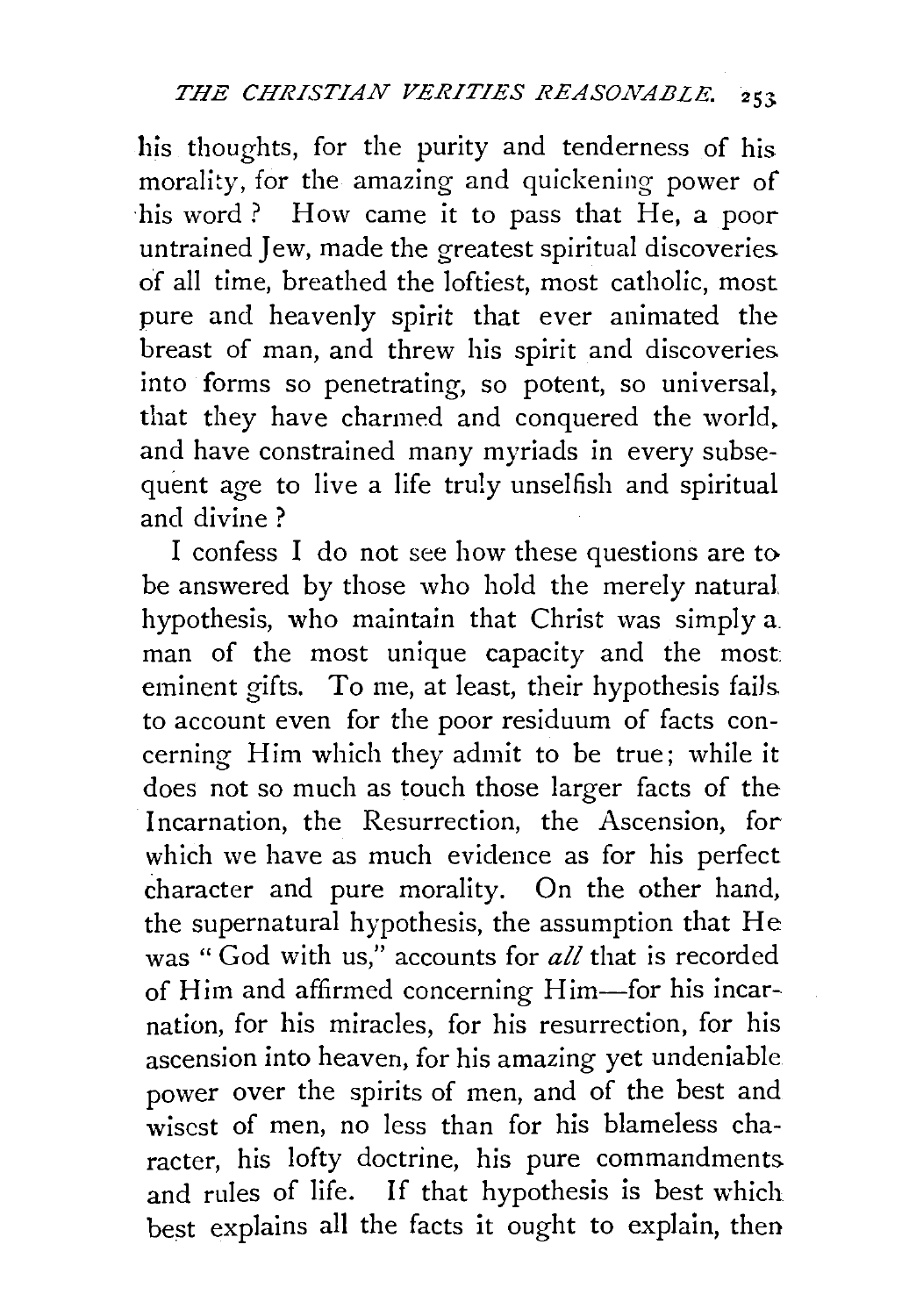.assuredly we do well to cast ourselves at the feet of this supreme and sovereign Man, and to cry, with sceptic Thomas, "My Lord, and my God!"

Without fear or hesitation, then, we affirm that even the facts concerning Him admitted by the most sceptical critics and historians demand for Him a supernatural origin and power. We affirm Him, that is, to have been as truly out of and above the ordinary course of Nature as, confessedly, He was within and under it, since on no other hypothesis can we frame any adequate explanation whether of his Person or of his Work. Certain votaries of Science may, indeed, cut the knot of this difficulty by pronouncing the supernatural to be impossible, the miraculous incredible. But it may be questioned whether even the most successful study of the facts and forces of the material universe entitles any man to speak with authority on the facts and forces of human life. It may be questioned whether even the most successful study of human nature and the long story of its development gives any man the right to speak with authority on that which transcends the merely human limit. And when on the strength of her study of nature and of human nature, Science, in the person of some of her votaries, ventures to pronounce all that lies beyond and above these limits to be unworthy of belief, she simply stultifies herself by overpassing her proper bounds; she commits herself to the most hazardous of logical forms-an universal negative : she even contradicts herself, since, in her last analysis, Science is for ever coming on forcesmechanical, chemical, vital-of the nature and origin of which she confesses her ignorance to be absolute: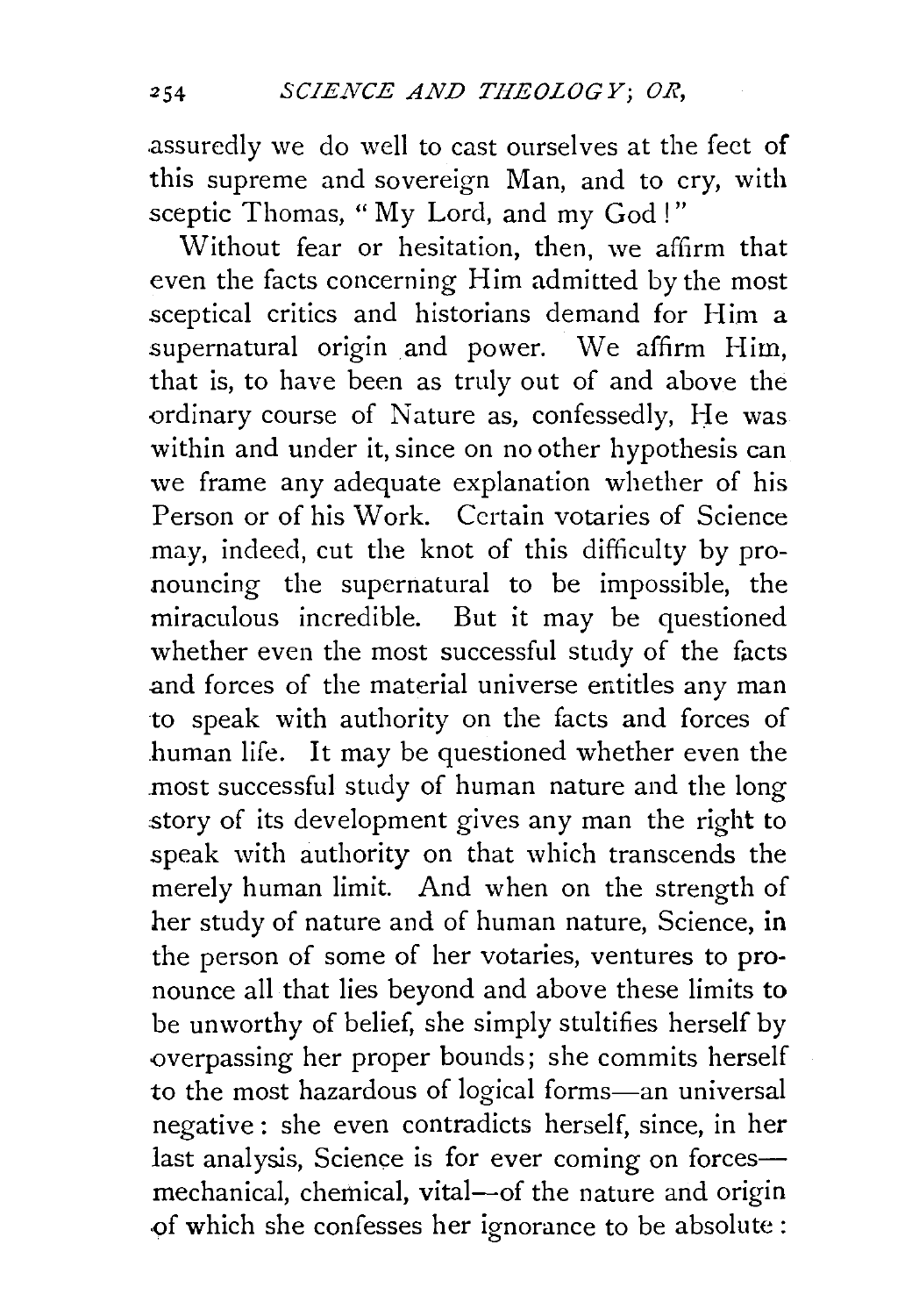.and, worst of all, at least in her own eyes, she illogi cally arrests her pet theory of development at the moment it reaches the spirit that is in man, and contends, against all probability, that at *this* point the .ascending grades of life are abruptly broken off.

Would that I could close here, leaving the whole burden of the scepticism and unbelief of our age on •those "oppositions of Science" to Faith of which she is guilty when she is no longer true to her name. But, alas, it is not Science alone that has been to blame in this great controversy on the Person and Work of Christ. Theology has been equally at fault. Systems of dogmatic thought have long .been current in the Church, so harsh, so crude, so irrational and self-contradictory, as to be utterly in- •Credible to reasonable and reflective men. In their ,recoil from these they have, not unnaturally if un- -wisely, jumped at any sceptical hypothesis which has less obviously offended against reason and conscience. By insisting on these unreasonable dogmas, even more, I think, than by the narrow and ignoble morality which has too often characterized ber, the Church has repelled the very men for whom she should have possessed the greatest charm. and has predisposed them to accept the sceptical theories in vogue in their several generations. I do not propose to discuss the various theological systems which have had their day, and which even yet have not quite ceased to be, by which the reason of thoughtful men has been affronted and repelled. That would carry us too far, and occupy us too long. All I intend to attempt is, to draw the contrast between what we of *this* generation may call the *old*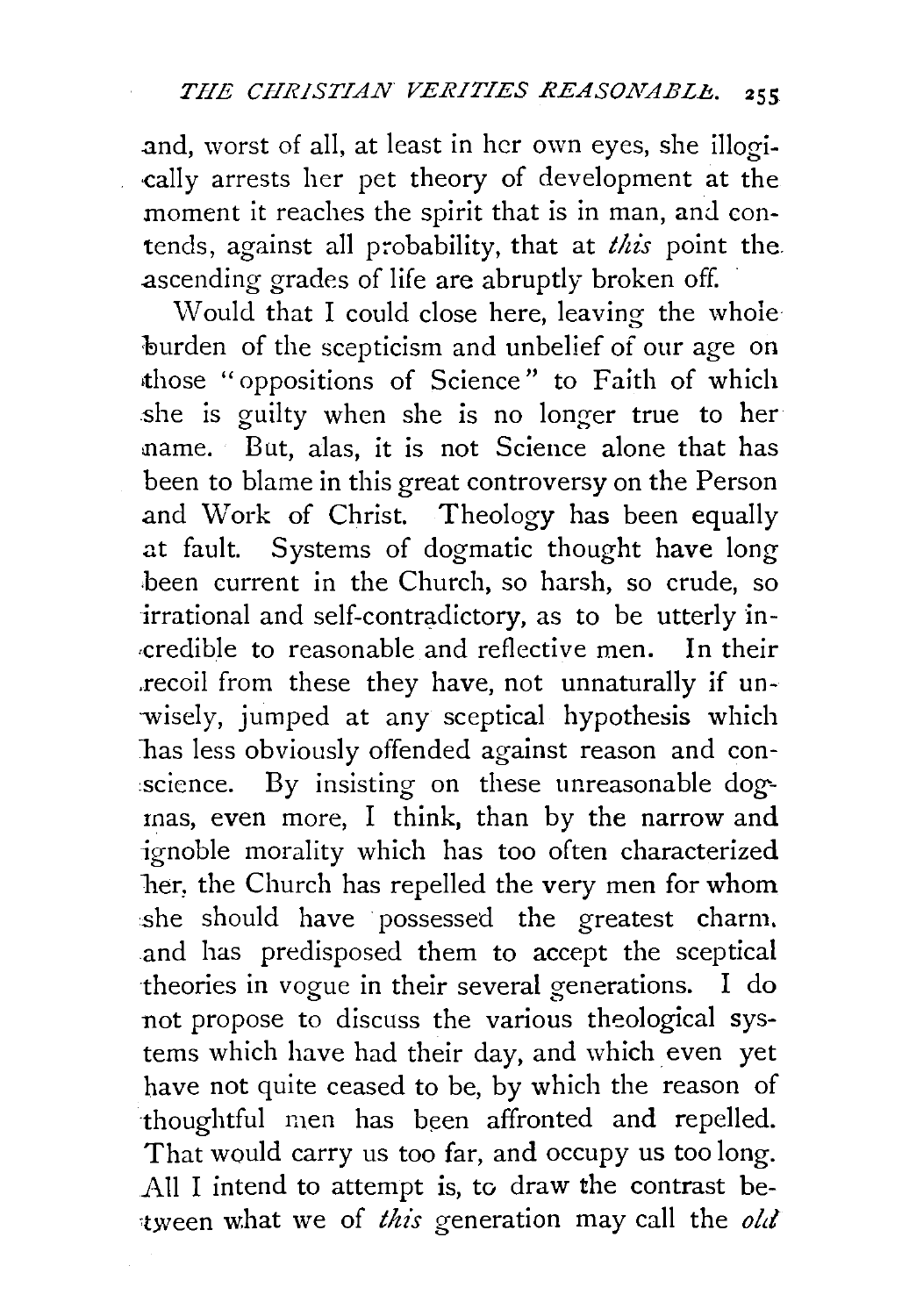and the *new* theology; and briefly to indicate how, by its unreasonableness, this old theology drove men to scepticism and unbelief, and how, in the new, we may find a conception of the Person and Work of Christ in entire accord with the demands of reason and conscience.

The keyword to what I have called the old theology is *time*; the keyword to that which I mean by the new theology is *eternity.* 

According to the old theology-the theology in which most of us, I suppose, were brought up-thework of Christ, the work of God in and through Christ, was an abrupt and arbitrary prodigy, a miraculous interruption of and departure from the ordinary methods of Divine action. There was nothing like it before, and there never would be anything like it again. It was forensic rather than moral in its tone and spirit; a gift of sovereign grace rather than a satisfaction of human wants and a condescen sion to human needs. All men were alike sinners, and all had an ineradicable and irresistible tendency .to sin, not simply by the law of hereditary descent, but in virtue of an inexpiable crime committed by the first of the race and attributed to all who sprang from his loins. As all men were thus alienated from God, they were all justly exposed to the condemnation of his law. He, in his turn, was alienated from them, incensed against them, and cherished a settled intention of avenging Himself upon them by exposing them to an endless and depraving torture. But, to shew that He was rich in mercy, He either sent his Son, or permitted his Son to come to earth-not to eradicate the tendency to evil from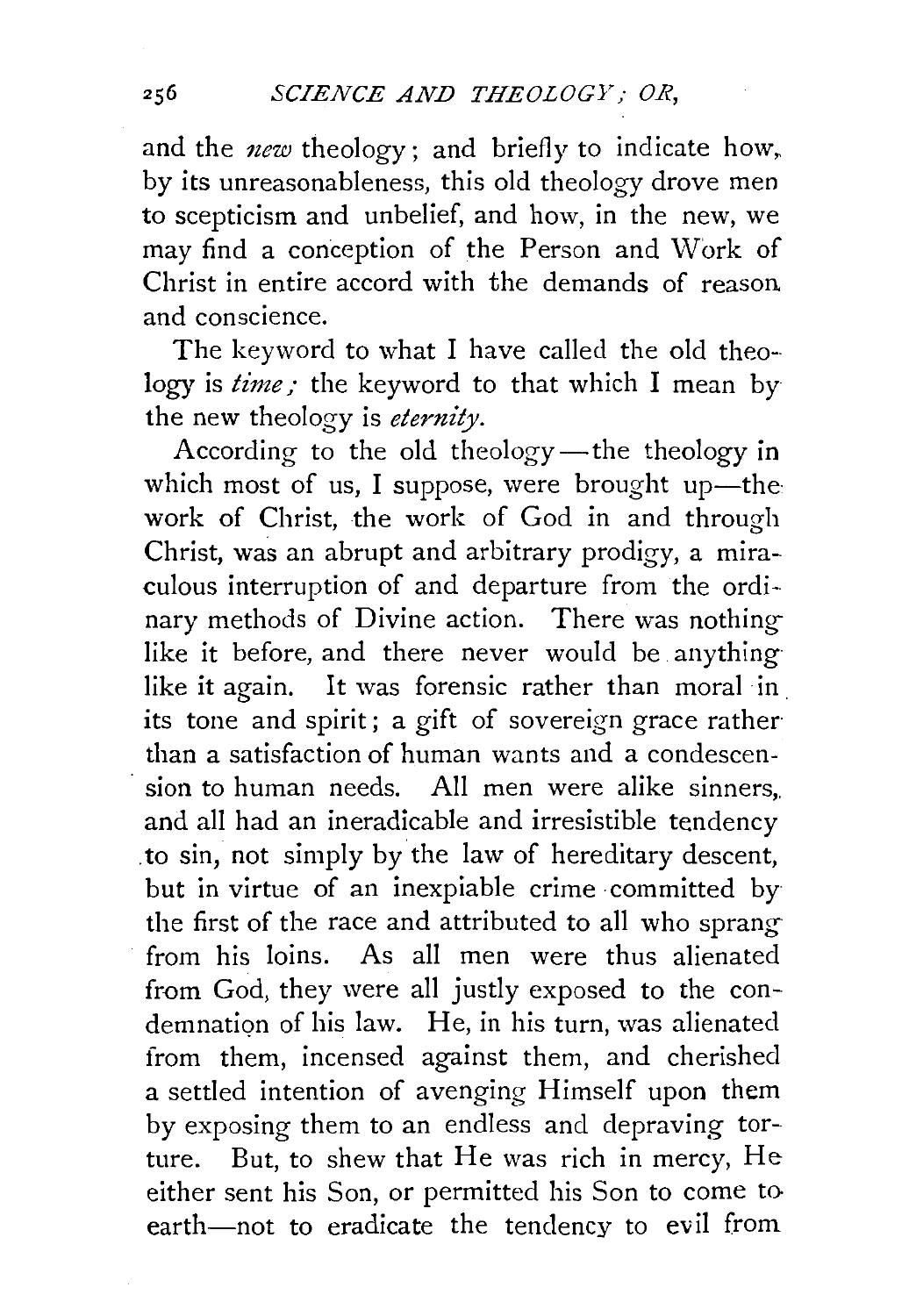every heart, not to take away the guilt of the whole world, not to redeem the whole family of man to life everlasting, but to die, the just for the unjust, in order that the sins of those who should hereafter believe might be imputed to Him and that his righteousness should be imputed to them. By this transaction, this drama enacted in the days of time, and based in part at least on legal fictions, an eternal salvation was provided for the few, and the eternal condemnation of the many was vindicated afresh. God was enabled to reveal the exceeding riches of his grace to the elect, to the faithful, and was justified in. pouring out the treasures of his wrath on the unfaithful, the reprobate, on as many, in fact, as had not been able or willing to conquer that tendency to evil with which they were born. In so far, therefore, as the salvation of Christ was an act of grace at all, it was regarded as exceptional, unparalleled, out of the usual course and method of the Divine activity; not as an instance and sample of that activity, not as a temporal manifestation of what was always in the mind and heart of God. Those who held and taught this view do not seem so much as to have suspected how opposed it was to their own conception of the character of God, although they saw clearly enough, and sometimes rejoiced to see, how utterly opposed it was to human reason, or, as they phrased it, how *"humbling* to the pride of reason." And yet, as there is nothing more consonant with reason than that, if there be a God, He must be eternally the same, so there was nothing they more surely believed. But if God be the same yesterday, to-day, and for ever, must not that which we see to

VOL. VI. 17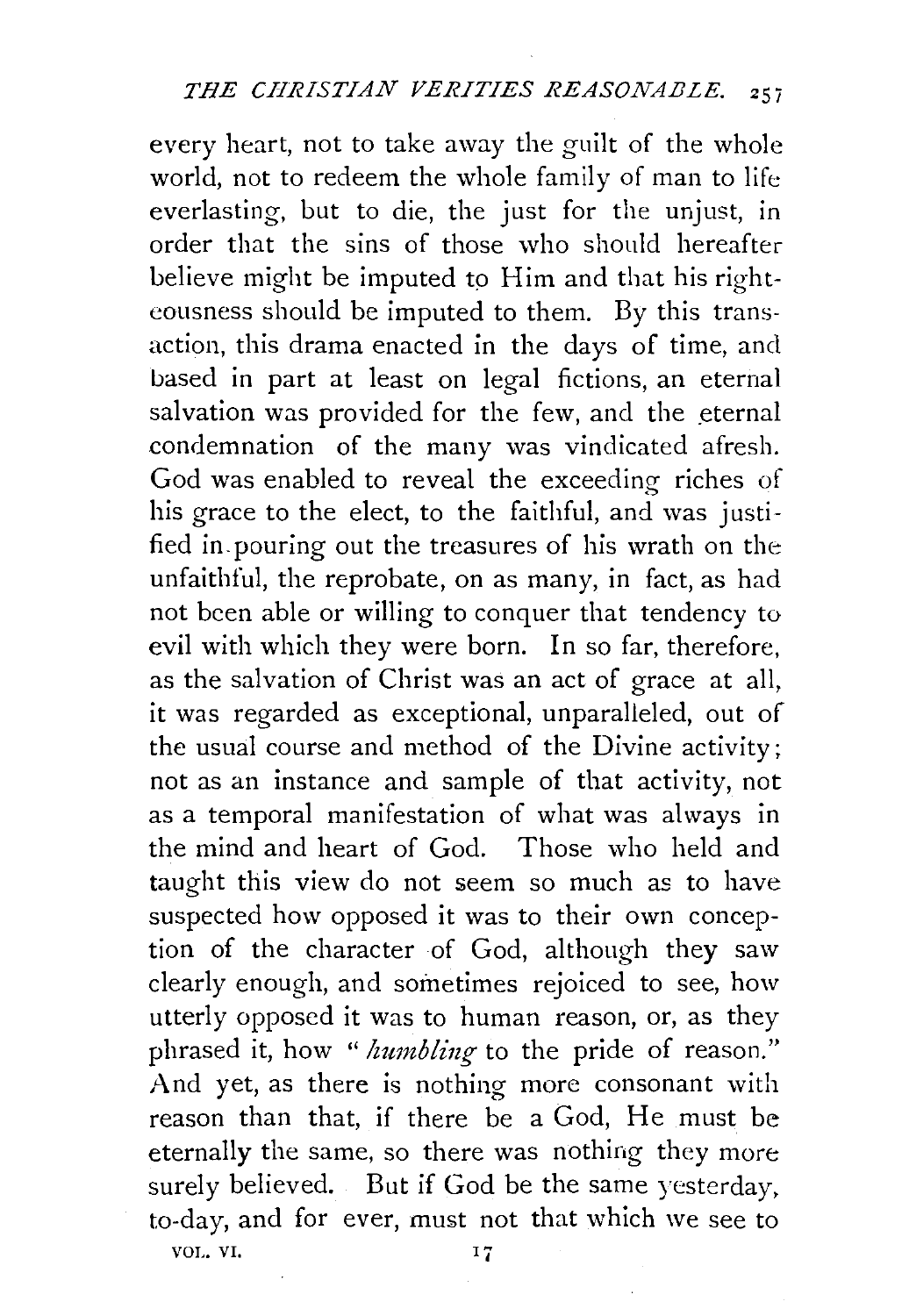be true of Him at any time be true of Him at all times? Must He not have been yesterday, will He not be to-morrow and on every to-morrow, what we find Him to be to-day, and that even though to-day be the day of Christ's passion and death ?

This was the point of departure for the new theology-new, and yet as old as St. Paul and St. John. Those who in our own time first gave it form translated the essential facts of the gospel out of time into eternity. They argued that if, when Christ came and dwelt among us, God delighted in mendelighted to dwell with them and teach them and ·comfort them- He always must have delighted Himself in them, and always will delight to dwell with them, and teach and comfort and redeem them. They argued that, if He then came to shew mercy -on men, to take away their sins, to reconcile them to Himself, He always must have had mercy on them, .and will always, in so far as they will permit Him, deliver them from their bondage to evil into the freedom of a loving obedience to his will. In fine, they argued-and, as, it seems to me, argued with an irresistible logic-that in Christ the world was granted a momentary glimpse of what God *£s* in Himself always and for ever; and that in the teaching and redemption of Christ the world was shewn, .as in an instant of time, what God has been doing from the beginning and will do to all eternity.

Now if we view them in the light of this newer and yet older theology, the incarnation, the passion, and the resurrection of Christ appear no less conformable to reason than the life. He led and the law He gave.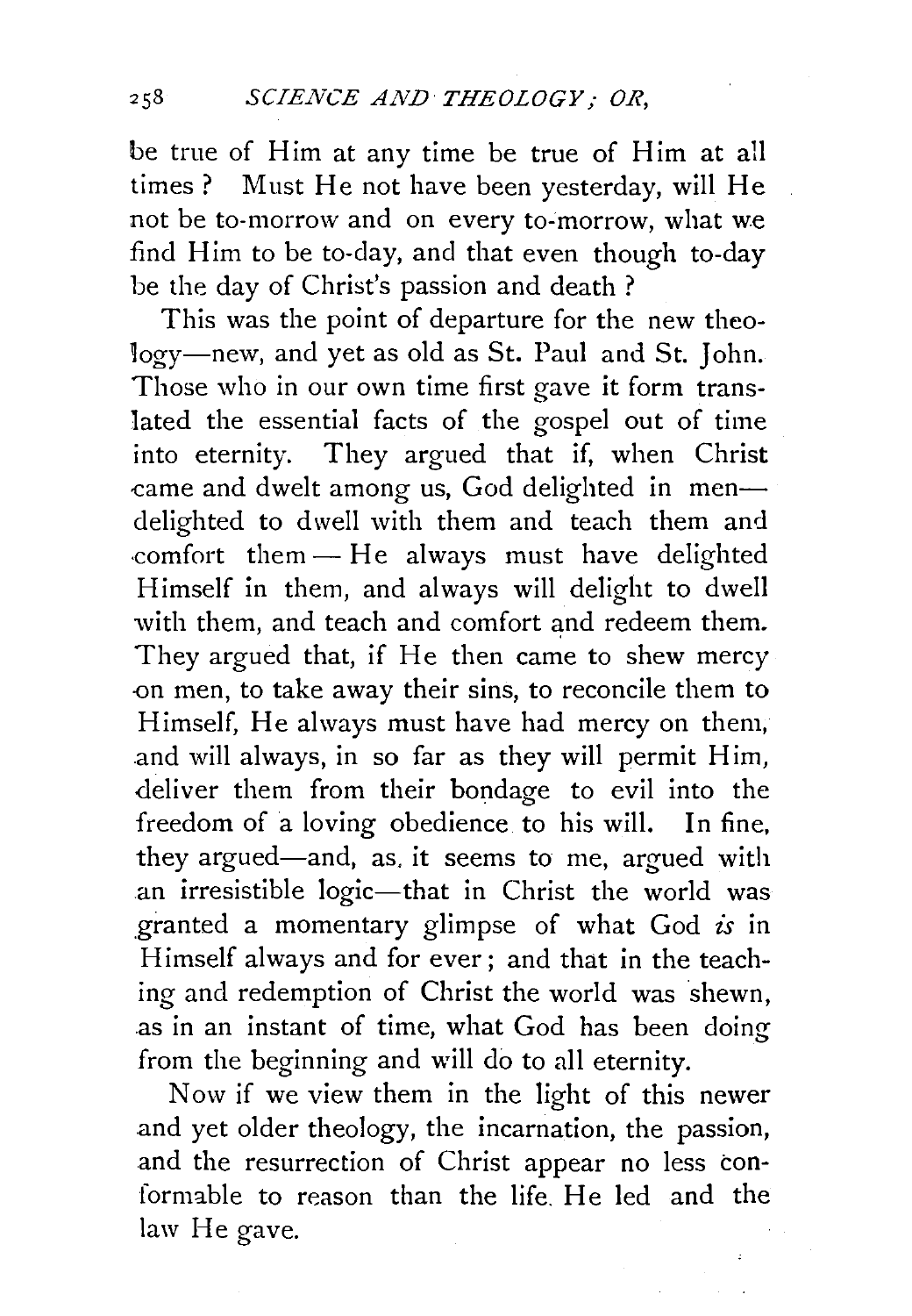( r) Consider the Incarnation in this light for a moment. Men have always seen God in nature. In the several stages of their progress they have deified -almost every natural force and production. But, as I have said, they have always longed to see, they have .always felt their need of seeing Him in humanity, in ·order that they might be assured that He is not far from every one of us, that He is with us and within us, that we are in very deed his offspring. Proofs -of this craving, this need, are to be found not oni $\epsilon$ in "the fair humanities" worshipped in the temples -of Greece and Rome, but in every literature of the many-languaged earth, even in the Bible itself. No moral law, however pure, would satisfy Job, for instance : no remote and obscure God, whom he could not see and grasp and apprehend. If that sublime ,poem teaches us anything, it teaches us that the nobler men are and the wiser, the more profoundly they need and long to see Him for themselves, to .:see Him humanized, that they may not be affrighted. 'by his majesty, but talk with Him face to face as a man speaks with a friend. Is it not reasonable to believe that this yearning was gratified, this need met; that at least once in the ages of time the curtain, the glory, which hides God from us, was withdrawn for an instant, and withdrawn, not only that men might see God for the instant, but also that they might be sure that He is always with them ?

Wise and good men are tormented by this profound and incessant craving, not because they long to indulge a merely speculative curiosity, but because they yearn to know what God's will really is. They .arc conscious of much in themselves that seems good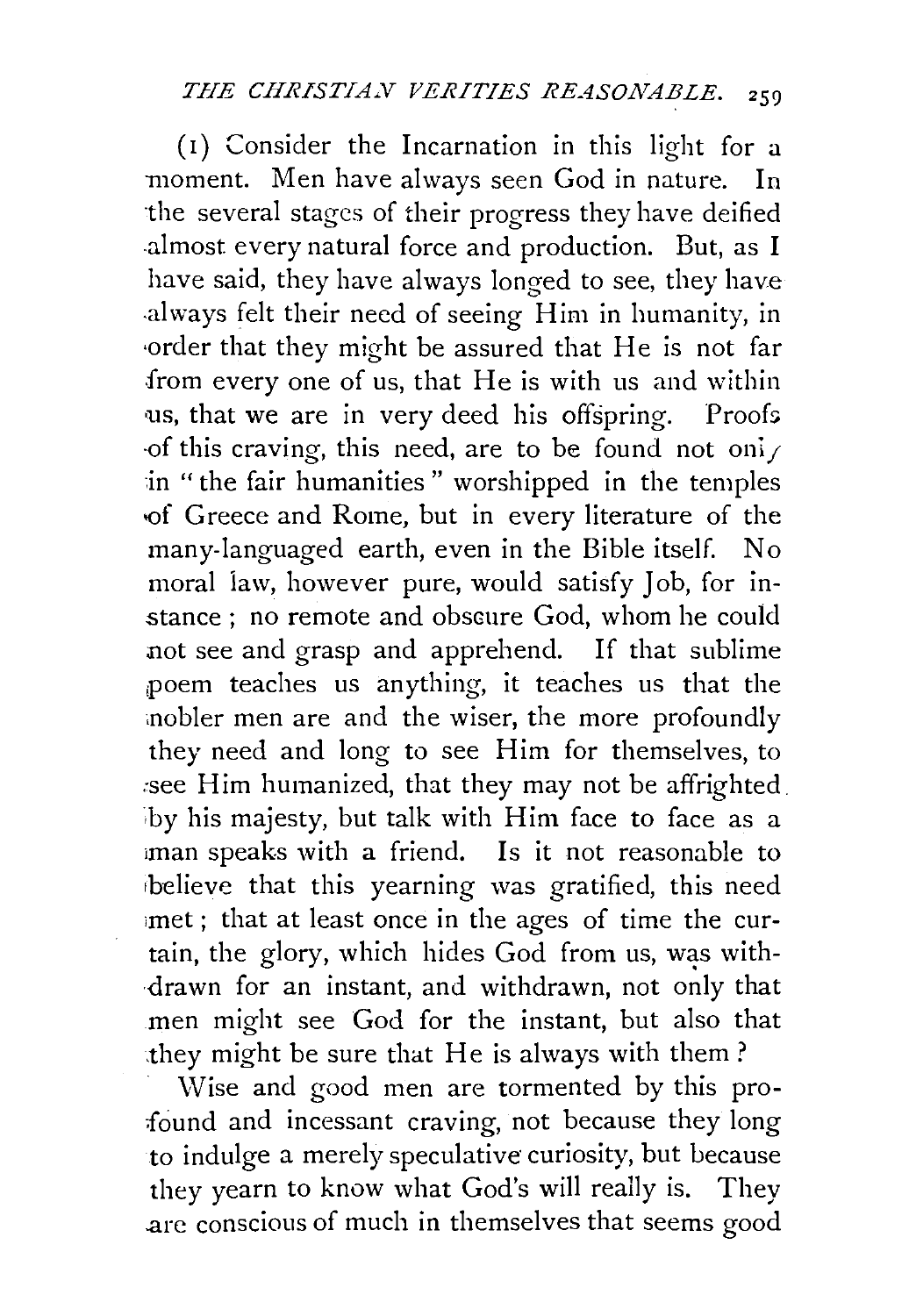and fair; they can excogitate rules of life which seem to them worthy of obedience; but when they meet with men as good and wise as themselves, they find that the inward oracle can assume many voices, that it utters an uncertain sound; that, on some points, what seems right to them does not seem right to others. Even where they agree, is it not natural that they should long to hear some authoritative voice, a voice. from Heaven, which shall sanction the utterances of their own moral sense ? and where they differ, must they not much more long for such a voice of authority to end and determine the debate *t*  Must it not be an infinite gain to them if they can ascertain that their conceptions of right and wrong are in harmony with the Supreme Will ?

Viewed in this light, I am bold to say that the fact and doctrine of the Incarnation are in entire accord with human reason. If men, for ends so noble and momentous, needed to see God and to hear his voice. who can wonder that the Everlasting Word took flesh and dwelt amongst us, that men beheld in Him the glory of the Father, and gathered from his lips. the law of truth and grace ? Persuade me that no· Incarnation has taken place, and you will but drive me to look for an Incarnation in the future, so sure am I that He who implanted in the human heart the instinct which craves Him, and the deep necessity which demands Him, *must* satisfy them in his own time and way.

( 2) Nor, again, is the passion of Christ less rea~ sonable than his incarnation. If we believe that there are or may be as many grades of life above us. as there are beneath us ; if we believe, as Science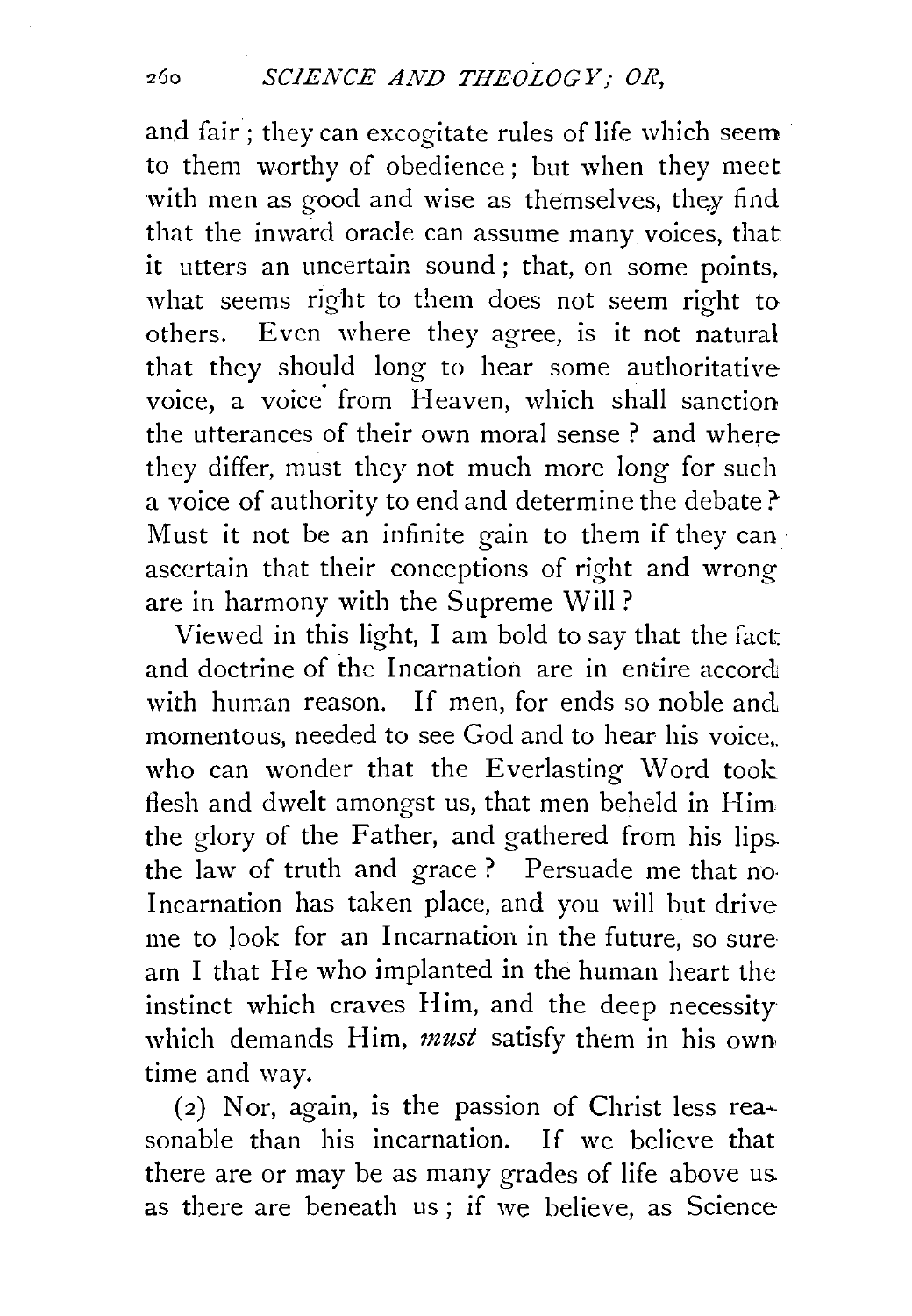insists we should believe, that the whole universe physical, psychical, spiritual--is one, shaped by the same forces, ruled by the same laws, it does not become us to deny that the Atonement of Christ may have aspects and far-reaching influences—relations to the equity and universal throne of God-of which we can *know* nothing, although glimpses of such relations and influences are now and then reflected in the glass of the Word. It may be that, just as the man Job was singled out for a crucial test and experiment in order to demonstrate to the hierarchies of heaven that humanity is capable of an unselfish and disinterested virtue, so this world may have been singled out and made the theatre of the Divine tragedy of the Cross for the instruction of angels and principalities and powers in heavenly places. We cannot tell, or cannot fully tell. But there is one aspect of the Atonement of Christ, and that the most important to us as yet, which is well within our reach; and, in this aspect of it, it supplies a want of our nature as deep and universal as that supplied by the Incarnation. For if we and all men are conscious of a sympathy with righteousness which breeds .a craving to have our conceptions of it verified or rectified by a Divine authority, we are also profoundly conscious that we have violated our own sense of right, and have thus brought guilt and shame into our souls. If we cannot hold it just that men should be damned with an irresistible tendency to sin, and then damned again because they did not resist it, it does not follow that we doubt either our responsibility or our guilt. The better a man is, in deed, and the loftier his conception of God and of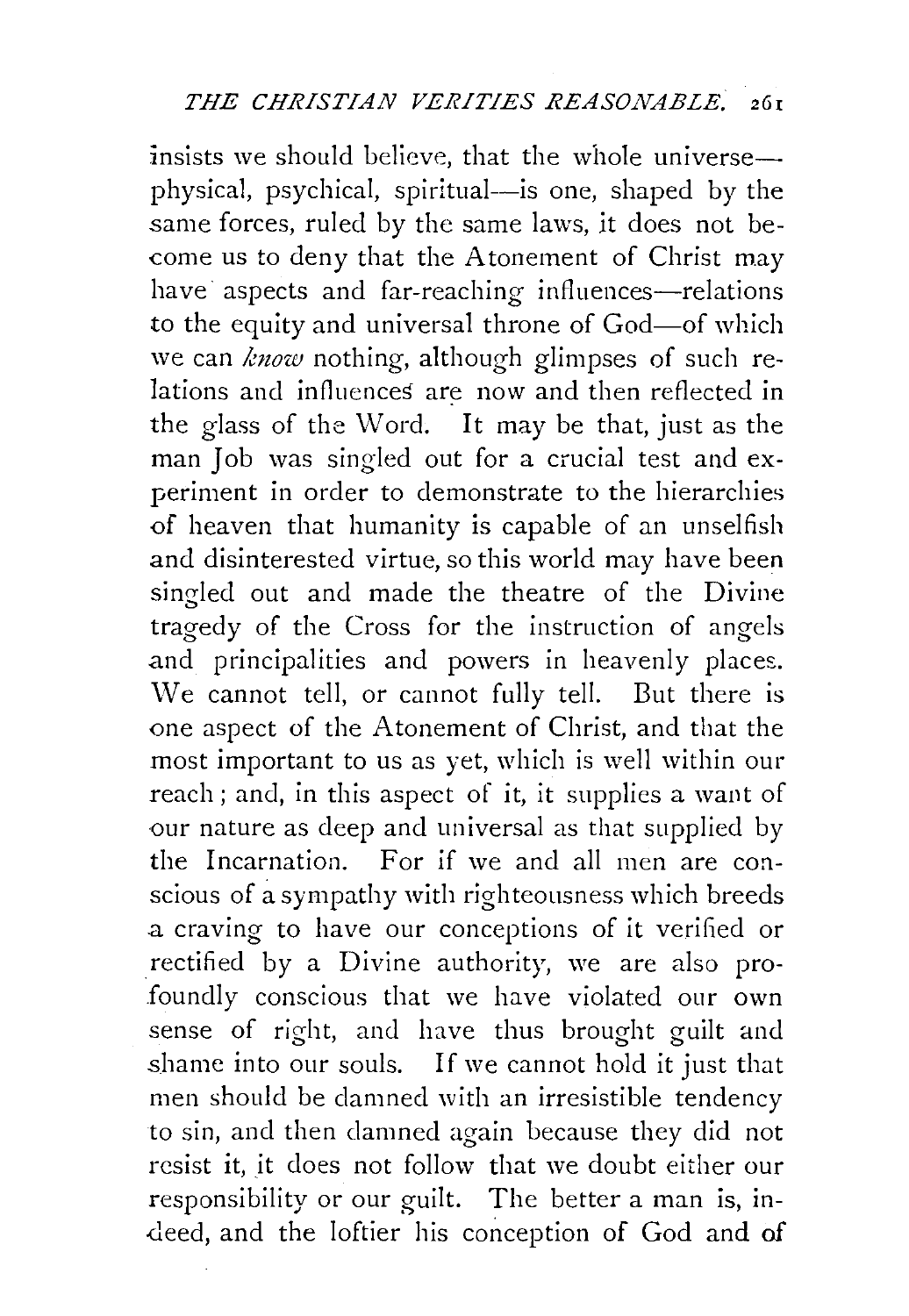righteousness, the more profoundly he feels andl mourns his sin, the more earnestly he craves to know that God's love "is more than all our sins," that "He, who best the 'vantage might have took, Himself found out the remedy."

Now this craving is met in the passion of Christ regarded as a revelation of the forgiving and cleansing love of God. If we detach and isolate the sacrifice of Christ, if we make it a mere event in time· which affects only a certain select company of men no better than their fellows, reason revolts from it as. wholly unlike, wholly irreconcilable with, the best conception it can frame of the character and rule of God. But if we take it simply as the crowning illustration of the love of God; if we remember that the self-sacrifice exhibited on the cross must be as. eternal as God Himself; if we believe that the " agony and passion" were endured to shew us how far God would go, and how much He would do, to redeem men from their sins; then surely we may see it to be reasonable that such an exhibition of the Divine love and forgiveness should be made once for all to men burdened and trembling under the burden of sin. If such a sacrifice had not been . made already, we might confidently expect it, since· nothing short of it would meet the deep want of sinful men or fully disclose the mercy and love of God.

(3) And here, finally, we have reached a point at which *the resurrection* and ascension of Christ may be shewn to be as reasonable as his incarnation and passion. The longing for immortality, the hope of rising into an after-world in which all the wrongs of time shall be redressed, is as marked and profound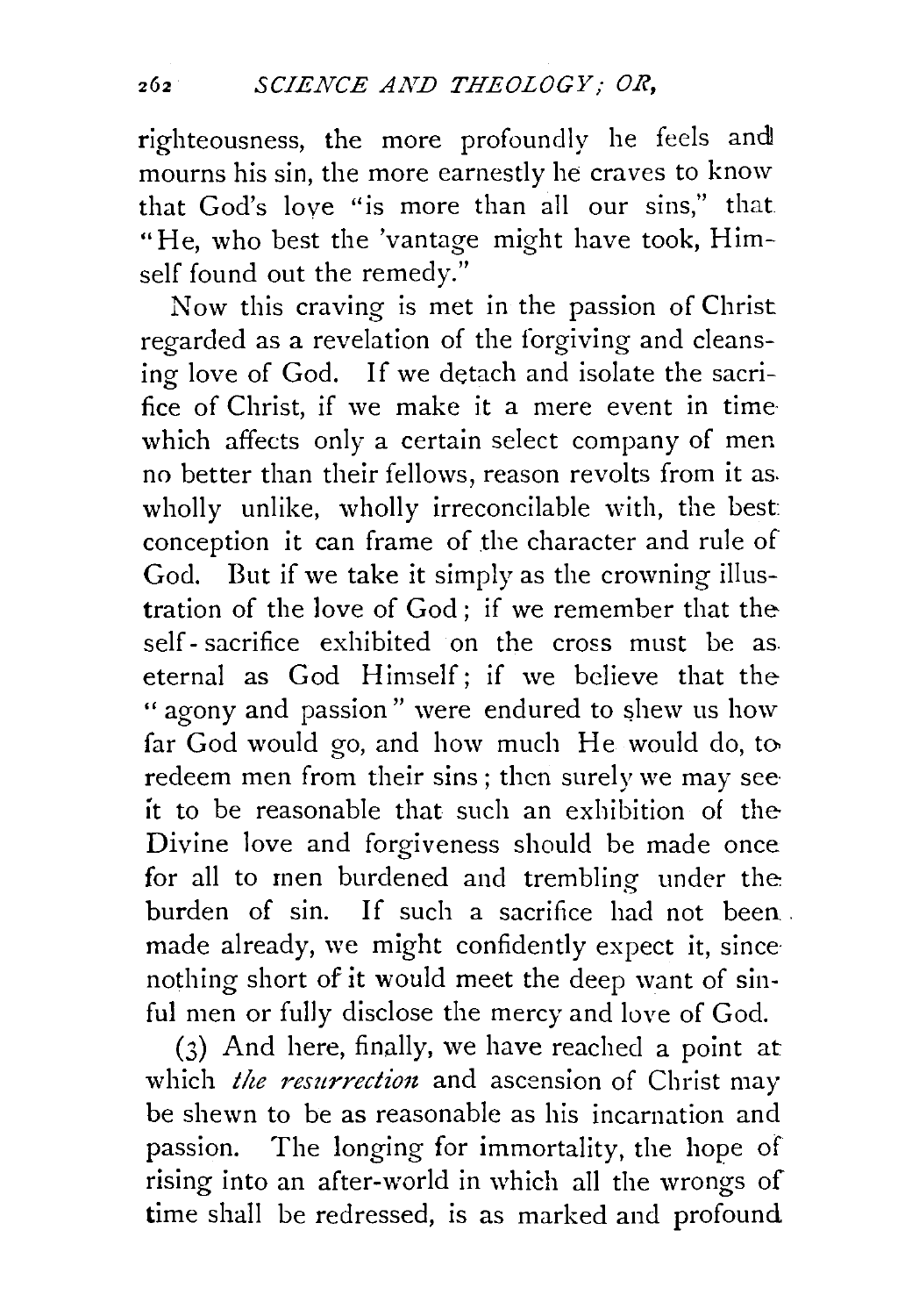a feature in the heart and history of man as the sense of sin or the craving for righteousness. If this longing were a sentiment peculiar to Christian times, we might suspect its origin and question its validity. But there is no age of which we have dear historical records, and no noble upward-striving race of men, in which it may not be traced. There may be, as there may have been, men with so little manhood in them as to be unconscious of it; but, these apart, this longing, or its dark and ominous shadow, the *fear* of immortality, has been universal And to what *are* we to trust, if not to these facts of universal consciousness, to these primitive and inbred instincts of the race ?

But though the longing for immortality be so deep, so natural, so general, so well-defined, will any thoughtful man assert that it could be more than a. longing, or at best a faint and flickering hope, until it was confirmed by the authority of One who had found a path of life even in the darkness of death ? Will any such man affirm that it was unlike God to meet and satisfy a craving so profound, for a knowledge so essential to the welfare of the human race ? To me, I confess, this supernatural event, the resurrection of Christ from the dead consummated by his ascension into heaven, seems most natural, most reasonable, if we regard it as the Divine sanction of man's craving fer immortality, as at once the proof and the prophecy that death is but the point of transition from life to life. That we should know what we have to expect in the future is necessary to a wise use of the present. The senses make many and imperious claims upon us. The kingdoms of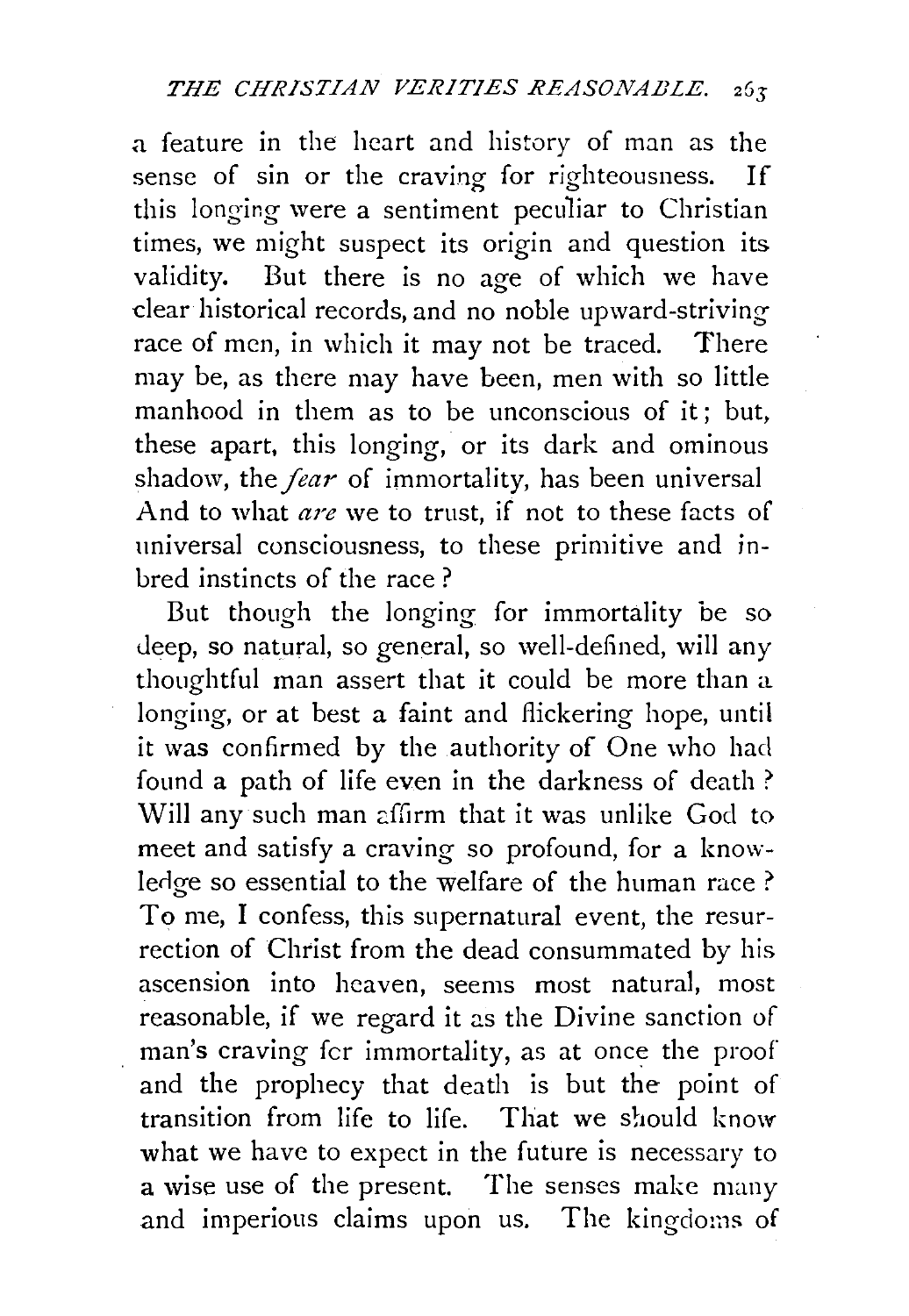this world and their glory make claims on us as many and as imperious. How shall we meet and resist their attractions, save as we yield to the mightier attractions ot the inward and immortal world, the world that is ever coming and ever to come? That that world should be *revealed* to us was requisite, if we were to know it, or to know of it, in any definite and assured way ; for no traveller has returned from beyond the bourn which every man must pass in turn, to tell us how it fared with him beyond the grave. And if it must be revealed, how could it have been revealed more nobly and more generously, and yet with a greater economy of miracle, than by the resurrection and on the authority of Him who died for us all and in whom we all died, and who rose and went up on high, that where He is there we might be also?

I do not profess, in this brief essay, to have glanced at all, or even at most, of the aspects in which the cardinal facts and verities of the Christian Faith need to be viewed, and ever re-viewed. That has not been my aim. I have tried rather to select those aspects of them in which they commend themselves to the inquisitive and sceptical intellect. And I am content if I have shewn that, even when the appeal is to Reason, much may be said for the leading supernatural facts in the life of our Lord—for his incarnation, his atoning death, and his resurrection from ·the dead. Men always have craved and always will crave to see God in man, to hear his voice confirming or correcting their fluctuating conceptions of duty and virtue ; and in Christ He came to be seen of them, to give them "the law of truth,"